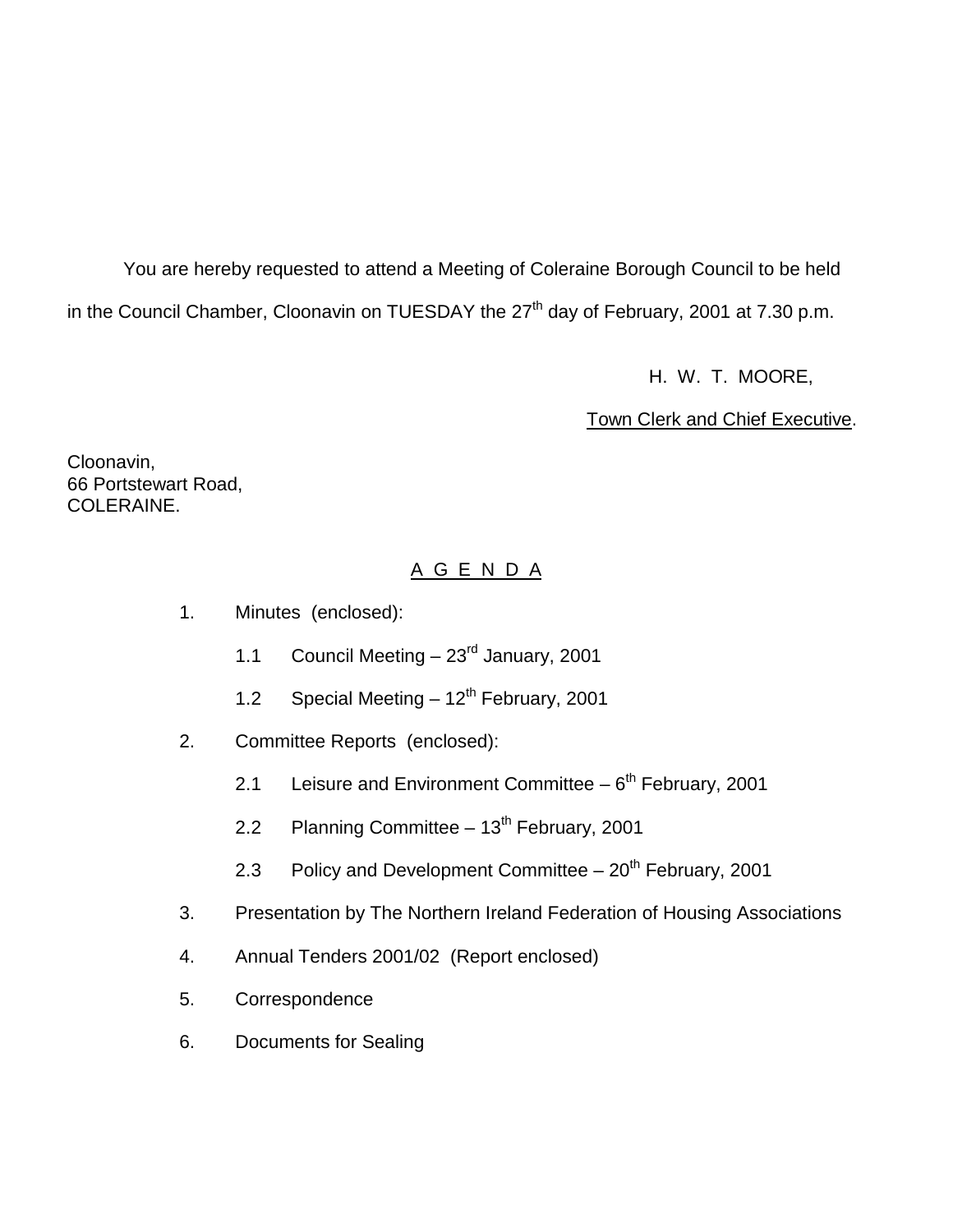## **Enclosed for Information:**

- (1) Minutes of the meeting of the Northern Health and Social Services Council of 3rd January, 2001
- (2) Response from the Water Service arising from presentation to Council on 23<sup>rd J</sup>anuary, 2001
- (3) Census Briefing Pack "count me in Census 2001"

To: Each Member of Council. 23<sup>rd</sup> February, 2001.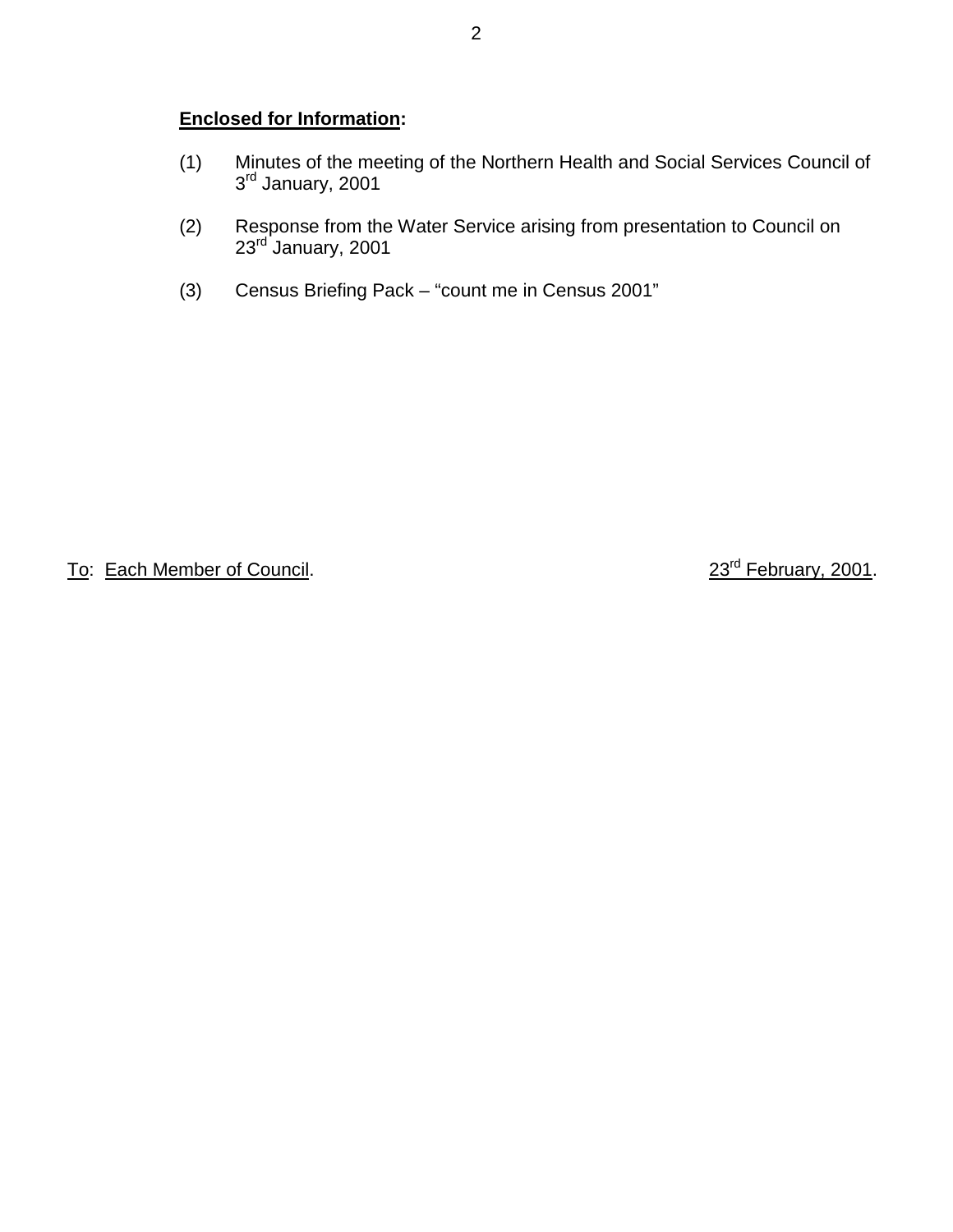## **COLERAINE BOROUGH COUNCIL**

Minutes of proceedings of Coleraine Borough Council held in the Council Chamber, Cloonavin on Tuesday, 23rd January, 2001 at 7.30 p.m.

| <b>Convened:</b> | As per Notice attached                                                                               |                                                                                   |  |
|------------------|------------------------------------------------------------------------------------------------------|-----------------------------------------------------------------------------------|--|
| <b>Present:</b>  | in the Chair                                                                                         | The Mayor, Councillor E. A. Johnston (Mrs.),                                      |  |
|                  |                                                                                                      | The Deputy Mayor, Councillor B. E. Dempsey (Mrs.)                                 |  |
|                  | <b>Aldermen</b>                                                                                      |                                                                                   |  |
|                  | C. S. Alexander (Ms.)<br>(Items $1.0 - 4.0$ )<br>P. E. A. Armitage (Mrs.)<br>(Items $1.0 - 3.4.1$ )  | W. H. King<br>W. J. McClure                                                       |  |
|                  | <b>Councillors</b>                                                                                   |                                                                                   |  |
|                  | D. D. Barbour<br>E. T. Black (Mrs.)<br>(Items $1.0 - 3.4.1$ )<br>R. S. Bolton<br>O. M. Church (Mrs.) | N. F. Hillis<br>G. L. McLaughlin<br>R. A. McPherson<br>W. Mathews<br>E. M. Mullan |  |

| <b>Apologies:</b> | Alderman Watt and Councillor McClarty |  |
|-------------------|---------------------------------------|--|

**Attendance:** Town Clerk and Chief Executive, Director of Leisure

## **1.0 BEST WISHES**

The Mayor referred to Alderman Watt's recent illness and extended best wishes for a speedy recovery.

W. T. Creelman  $($ Items  $1.0 - 3.4.1)$ 

Services, Director of Corporate Services, Director of Environmental Health, Director of Technical Services, Policy Development Officer and Administrative Assistant

J. J. Dallat E. O'Hara  $($ ltems  $3.4.1 - 14.0)$  R. D. Stewart

#### **2.0 MINUTES**

The Minutes of the Council Meeting of 28<sup>th</sup> December, 2000 were confirmed and signed.

## **3.0 COMMITTEE REPORTS**

**Officers in**

3.1 Leisure and Environment The Chairman, Councillor O'Hara, moved the Committee **Committee** adoption of the Leisure and Environment Committee Report; this was duly seconded by The Deputy Mayor and agreed.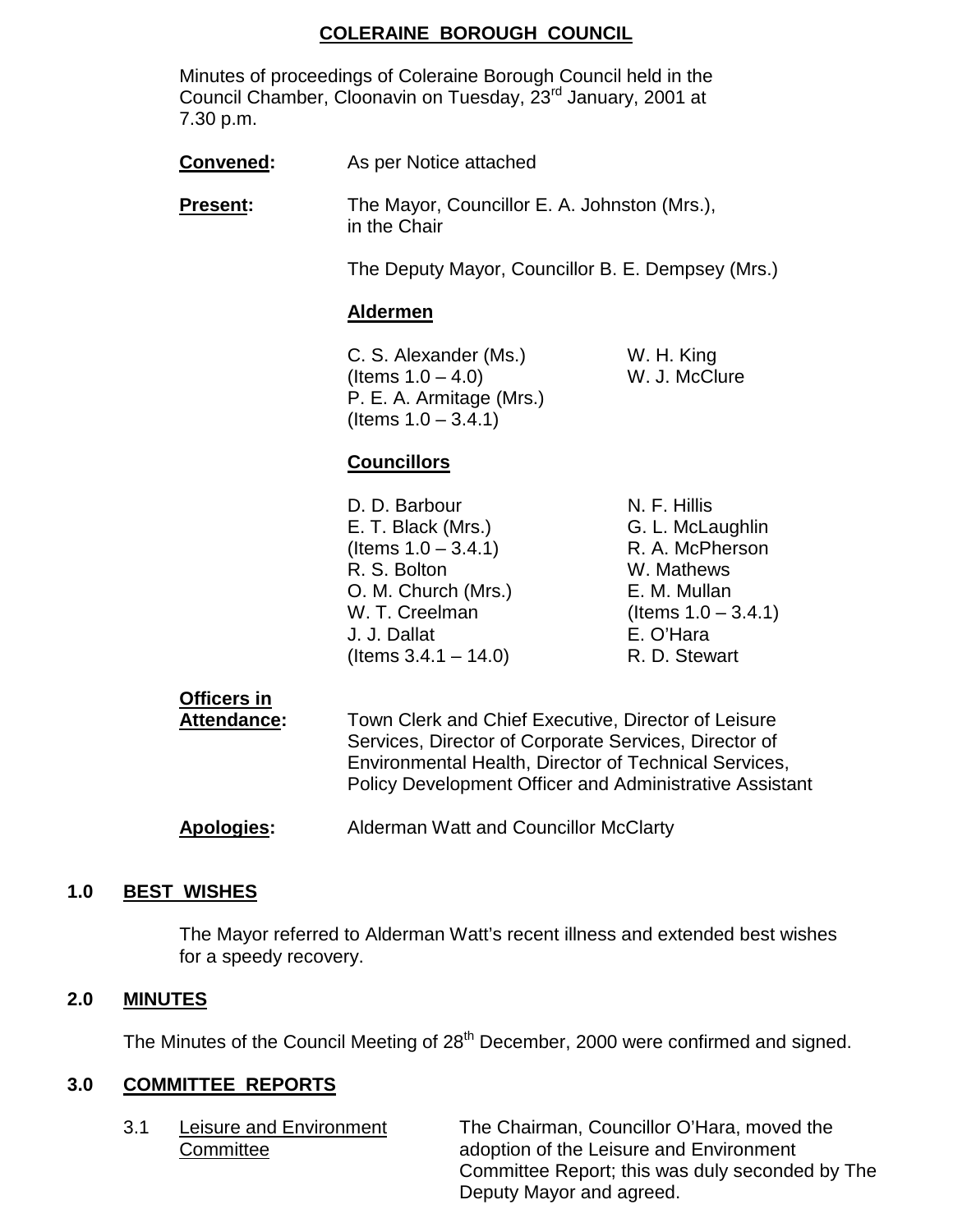| 3.2 | <b>Planning Committee</b>                  | The Chairman, Councillor McLaughlin, moved<br>the adoption of the Planning Committee Report;<br>this was duly seconded by Alderman Ms.<br>Alexander and agreed. |                                                                                                                                                                   |
|-----|--------------------------------------------|-----------------------------------------------------------------------------------------------------------------------------------------------------------------|-------------------------------------------------------------------------------------------------------------------------------------------------------------------|
| 3.3 | <b>Police Liaison Committee</b>            | Stewart and agreed.                                                                                                                                             | The Chairman, Councillor McPherson, moved<br>the adoption of the Police Liaison Committee<br>Report; this was duly seconded by Councillor                         |
| 3.4 | <b>Policy and Development</b><br>Committee | Alexander.                                                                                                                                                      | The Chairman, Councillor Barbour, moved the<br>adoption of the Policy and Development Committee<br>Report; this was duly seconded by Alderman Ms.                 |
|     | Matters arising:                           |                                                                                                                                                                 |                                                                                                                                                                   |
|     | Displaying of Flags<br>3.4.1               | Stewart:                                                                                                                                                        | Following discussion it was proposed by<br>Alderman McClure and seconded by Councillor                                                                            |
|     |                                            |                                                                                                                                                                 | That the Minute be declared<br>"inaccurate" and be rectified to<br>show that Alderman McClure's<br>proposal had, in fact, been<br>seconded by Councillor Stewart. |
|     |                                            |                                                                                                                                                                 | On being put to the Meeting the proposal was<br>carried, nine members voting in favour and seven<br>members voting against.                                       |
|     |                                            | It was further proposed by Alderman McClure and<br>seconded by Councillor Stewart:                                                                              |                                                                                                                                                                   |
|     |                                            | decision.                                                                                                                                                       | That Council re-affirm its decision<br>of 28 <sup>th</sup> March, 2000 to display the<br>Union Flag in the Council Chamber<br>and proceed to implement that       |
|     |                                            |                                                                                                                                                                 | On a request for a recorded vote the proposal was<br>put to the meeting and the members voted thus:                                                               |
|     |                                            | <u>For:</u>                                                                                                                                                     | Aldermen Mrs. Armitage and<br><b>McClure</b><br>Councillors Bolton, Creelman,<br>Hillis, McPherson and Stewart<br>(7)                                             |
|     |                                            | <b>Against:</b>                                                                                                                                                 | The Mayor and Deputy Mayor<br>Aldermen Ms. Alexander and<br>King<br>Councillors Barbour, Dallat,<br>McLaughlin, Mathews, Mullan                                   |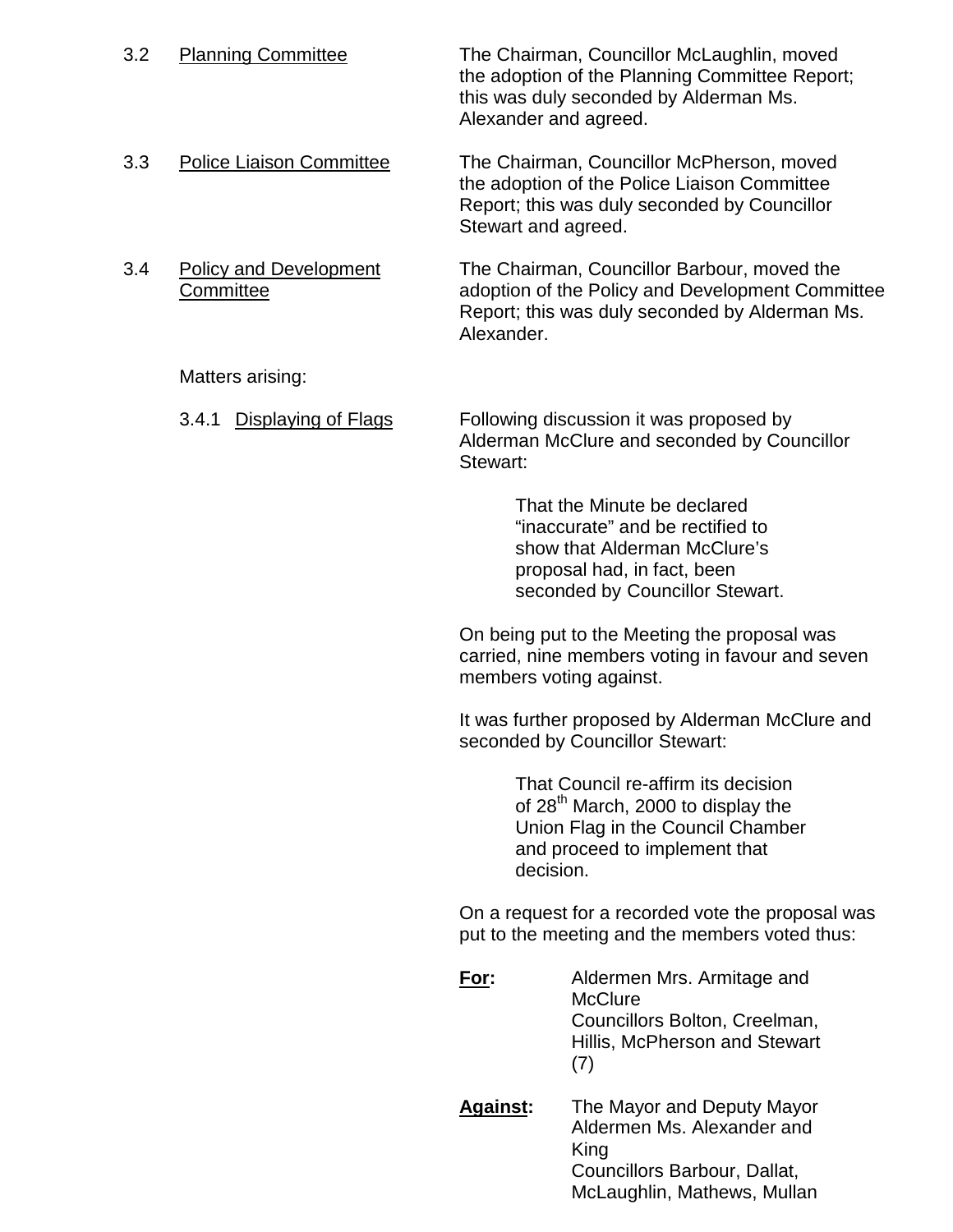and O'Hara (10)

**Abstention:** Councillor Mrs. Church

The issue would, therefore, be referred to the Equality Working Group for further consideration.

The Committee Report was, therefore, adopted subject to this amendment.

## **4.0 WATER SERVICE - 2000 - 2003 CAPITAL WORKS PROGRAMME**

The Mayor welcomed Mr. W. J. Duddy, Divisional Water Manager and Mr. J. Little, Networks Manager from the Water Service who were in attendance to present the Capital Works Programme 2000 – 2003.

Mr. Duddy thanked the Mayor for the opportunity of attending the Meeting and elaborated on the capital works which were programmed to be carried out by the Water Service during the period April 2000 to March 2003.

Particular attention was drawn to the following schemes to reinforce water supplies and improve the sewerage systems, including, inter alia:

- (a) The completion of a further stage of sewerage improvement in Portrush and Portstewart;
- (b) The starting of the major North Coast Wastewater Treatment Works Scheme;
- (c) The completion of Dunboe Service Reservoir to ensure security of water supply to Castlerock and Articlave.

Mr. Duddy and Mr. Little answered various questions raised by members.

The Mayor thanked the representatives for their attendance.

## **5.0 REGIONAL TRANSPORTATION STRATEGY - CONSULTATION**

Read letter from the Minister for Regional Development requesting Council's views on the Department's consultation document on the development of a ten year Regional Transportation Strategy (RTS) (circulated to each member).

In order to meet the target of presenting a draft Regional Transportation Strategy to the Assembly in the summer the closing date for responses was 16<sup>th</sup> March, 2001.

The following members were nominated to serve on a sub-regional working group to prepare a joint submission on this topic from the Northern Corridor Councils:

> Alderman King Alderman McClure Councillor Barbour Councillor Bradley Councillor Mathews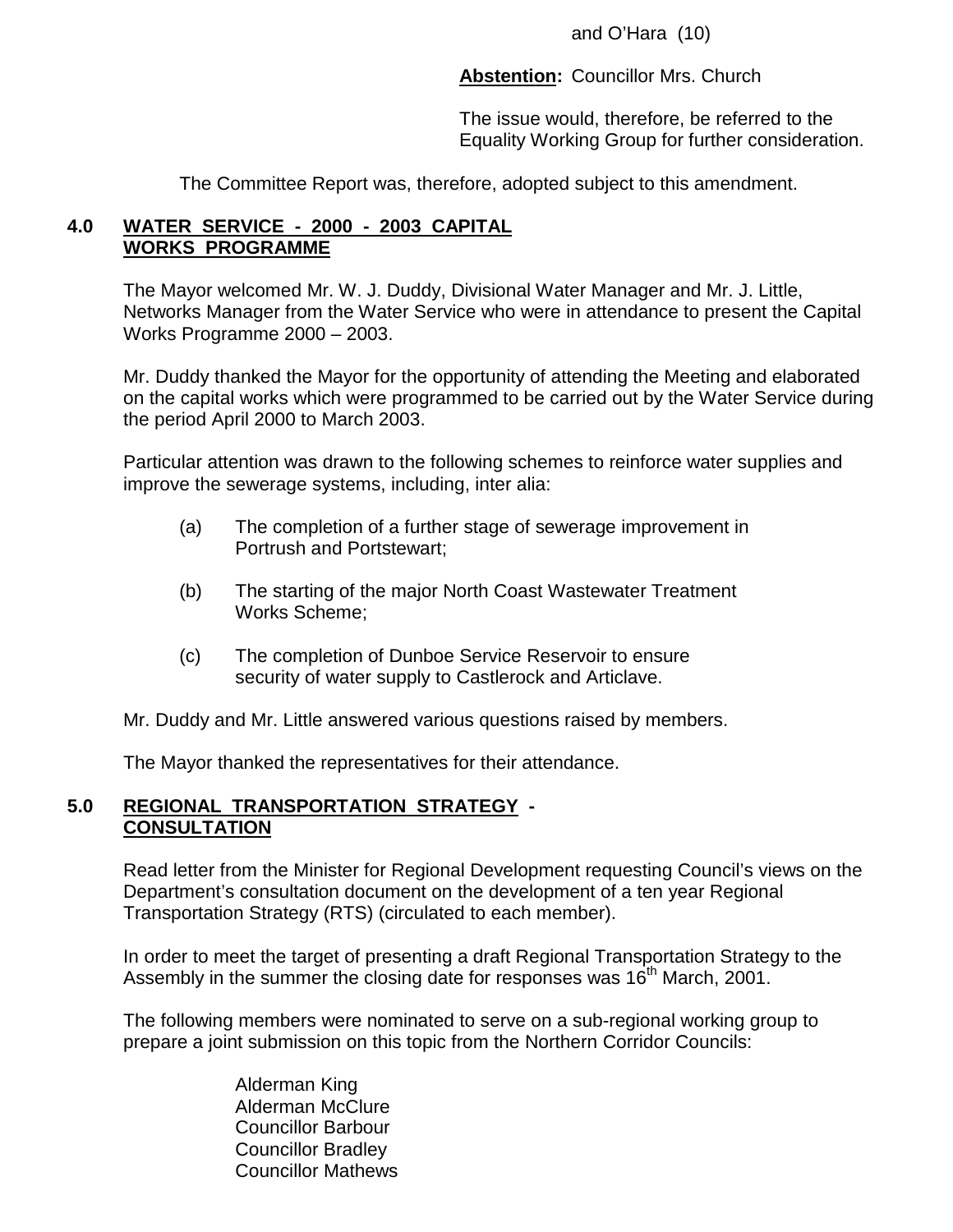Following a paper vote it was agreed:

That Alderman King and Councillor Barbour be appointed to serve on the working group.

Alderman McClure and Councillors Bradley and Mathews would act as substitutes.

## **6.0 INVESTING FOR HEALTH**

Consideration was given to the Consultation Paper – Investing for Health (previously supplied).

Following discussion it was agreed that this topic be considered at a future meeting.

## **7.0 TEN PIN BOWLING - WATERWORLD**

The Director of Leisure Services' Report on tenders received for the supply, delivery and installation of a ten pin bowling installation at Waterworld, Portrush was considered (previously supplied).

Three tenders had been received as follows:

| Complete Leisure Bowling Services Ltd.    | £163,600+ VAT    |
|-------------------------------------------|------------------|
| Vollmer UK Ltd.                           | £155,010 + VAT   |
| Brunswick Bowling and Billiards (UK) Ltd. | £148,116 + $VAT$ |
|                                           | (\$216,250)      |

The three tenders had met the required specification but it had been agreed to evaluate the two lowest price tenders by carrying out site visits to recent installations.

Agreed:

That the tender submitted by Vollmer for the sum of £155,010 be accepted for the reasons as detailed in the Director of Leisure Services' Report.

#### **8.0 THE NATIONAL ASSOCIATION OF COUNCILLORS NORTHERN IRELAND REGION**

Read letter from the National Association of Councillors Northern Ireland Region requesting permission to use the Civic Headquarters for its bi-monthly meeting to be held on Wednesday, 21<sup>st</sup> February, 2001.

It was agreed that the Civic Headquarters be granted and that lunch be arranged for those attending the meeting.

## **9.0 NORTHERN HEALTH AND SOCIAL SERVICES BOARD**

Tabled:

Minutes of the Northern Health and Social Services Board dated 19<sup>th</sup> October, 2000.

## **10.0 NORTH-EASTERN EDUCATION AND**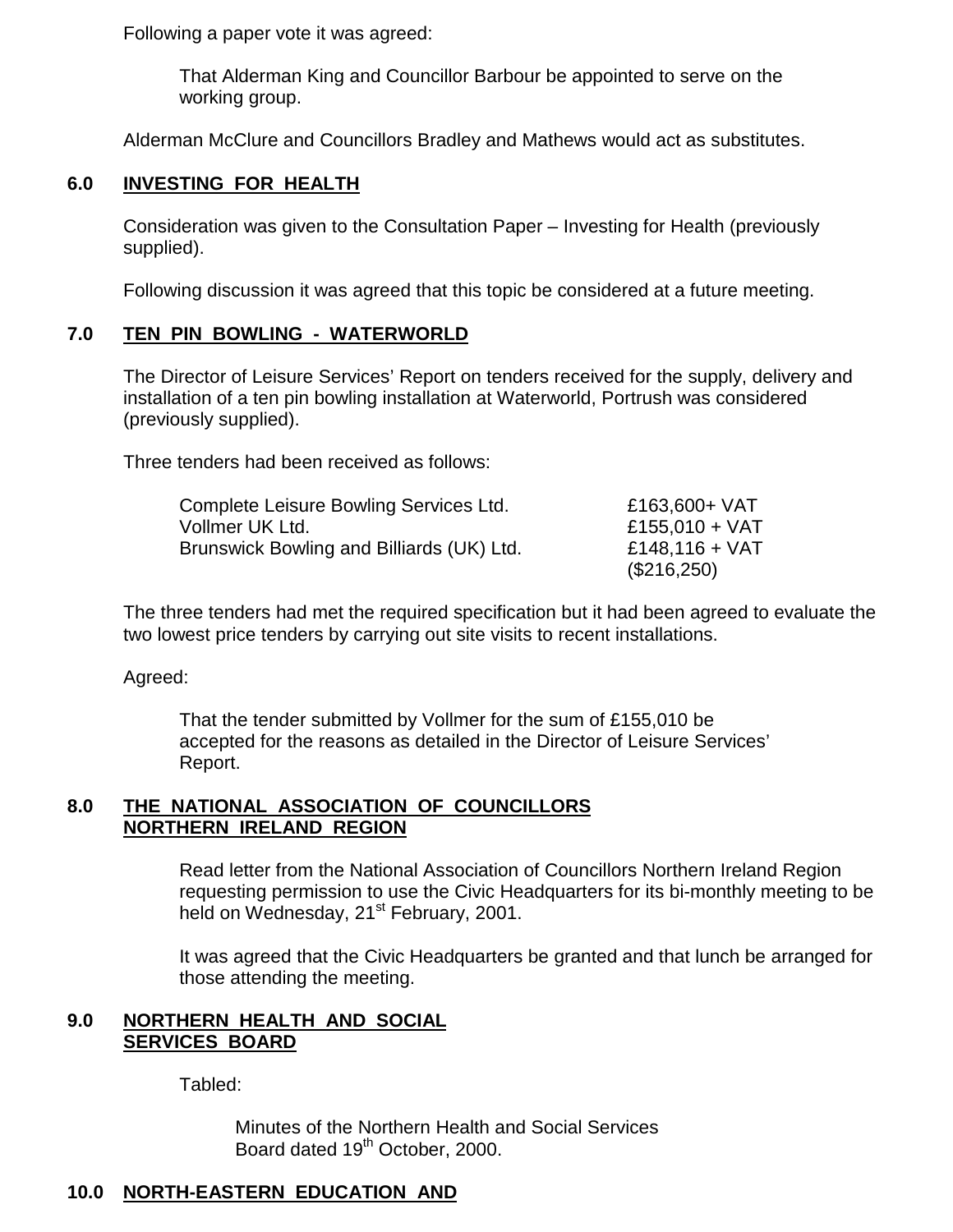## **LIBRARY BOARD**

Tabled:

Minutes of the North-Eastern Education and Library Board dated 28<sup>th</sup> November, 2000.

## **11.0 NORTHERN IRELAND HOUSING EXECUTIVE**

Tabled:

Northern Ireland Housing Executive – Quarterly Progress Report for the period October – December, 2000.

#### **12.0 DEPARTMENT OF EDUCATION - SCHOOL PERFORMANCE TABLES**

Tabled:

Announcement from Education Minister advising that school performance tables would no longer be published.

## **13.0 NORTHERN IRELAND HOUSING EXECUTIVE**

Tabled:

- (a) The Northern Ireland Housing Market Review and Perspectives 2001 – 2004;
- (b) Home Energy Conservation Report 2000.

## **14.0 DOCUMENTS FOR SEALING**

Resolved:

That the following documents be sealed:

| 1. Receipt re Mortgage Deed | 49 Circular Road, Coleraine;<br>Council with Nancy Kane.      |
|-----------------------------|---------------------------------------------------------------|
| 2. Car Loan Agreement       | Mrs. J. Barr – Senior Environmental<br>Health Officer (Food). |
| 3. Cemetery Titles          | Registration Nos. 2673 - 2678 inclusive:                      |
|                             | Agherton<br>Ballywillan 2<br>Coleraine<br>3<br>Portstewart    |

Advanced Deed:

Portstewart 1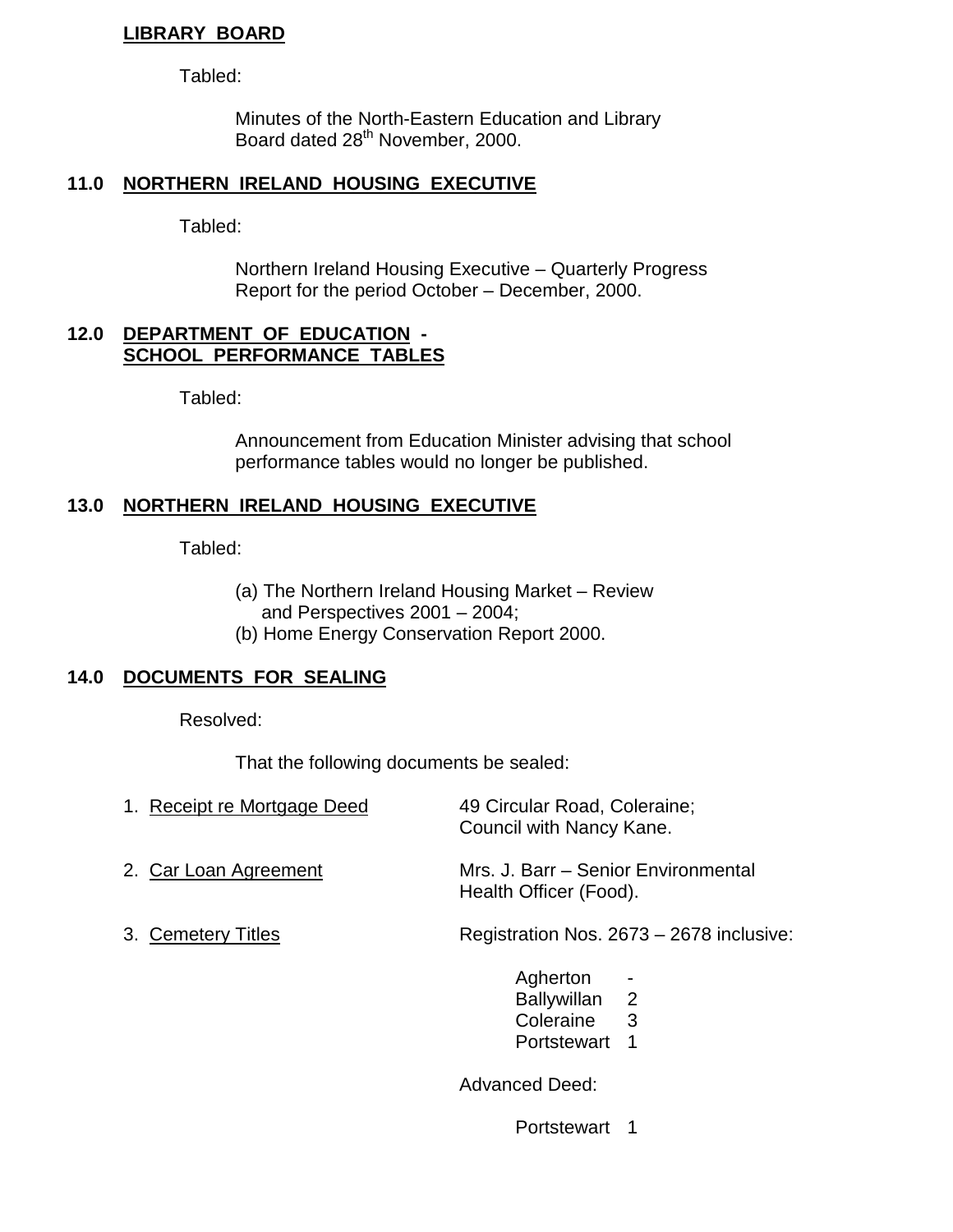## **SPECIAL MEETING**

## **12th February, 2001.**

| <b>Convened:</b> | To consider the Rate Estimates and strike a Borough Rate |
|------------------|----------------------------------------------------------|
|                  | for the year ending 31 <sup>st</sup> March, 2002.        |

**Present:** The Mayor, Councillor E. A. Johnston (Mrs.), in the Chair

The Deputy Mayor, Councillor B. E. Dempsey (Mrs.)

## **Aldermen**

| C. S. Alexander (Ms.)    | W. H. King    |
|--------------------------|---------------|
| P. E. A. Armitage (Mrs.) | W. J. McClure |

## **Councillors**

- R. S. Bolton **E. M. Mullan** W. T. Creelman E. O'Hara N. F. Hillis R. D. Stewart D. McClarty
- D. D. Barbour G. L. McLaughlin E. T. Black (Mrs.) R. A. McPherson

**Officers in**

**Attendance:** Town Clerk and Chief Executive, Director of Leisure Services, Director of Technical Services, Director of Environmental Health, Director of Corporate Services, Finance Officer and Administrative Assistant

**Apologies:** Alderman Watt, Councillors Bradley, Dallat and Mathews

## **1.0 RATE ESTIMATES 2001/2002**

The Town Clerk and Chief Executive advised that the Rate Estimates Report to be presented by the Director of Corporate Services (previously supplied) reflected Council's continuing commitment to funding an extensive range of services through careful long term financial planning.

The proposed increase of 2.8% in the Borough Rate represented the lowest rise for eleven years and represented a considerable achievement for Council, especially in the light of the provision of the new civic headquarters.

1.1 Director of Corporate Services' The Director of Corporate Services presented his Report report on the Rate Estimates for 2001/2002 and highlighted the main factors which gave rise to the proposed increase, viz:

Salaries and Wages

An annual inflationary increase of 3% had been provided for. As well as enhanced clerical and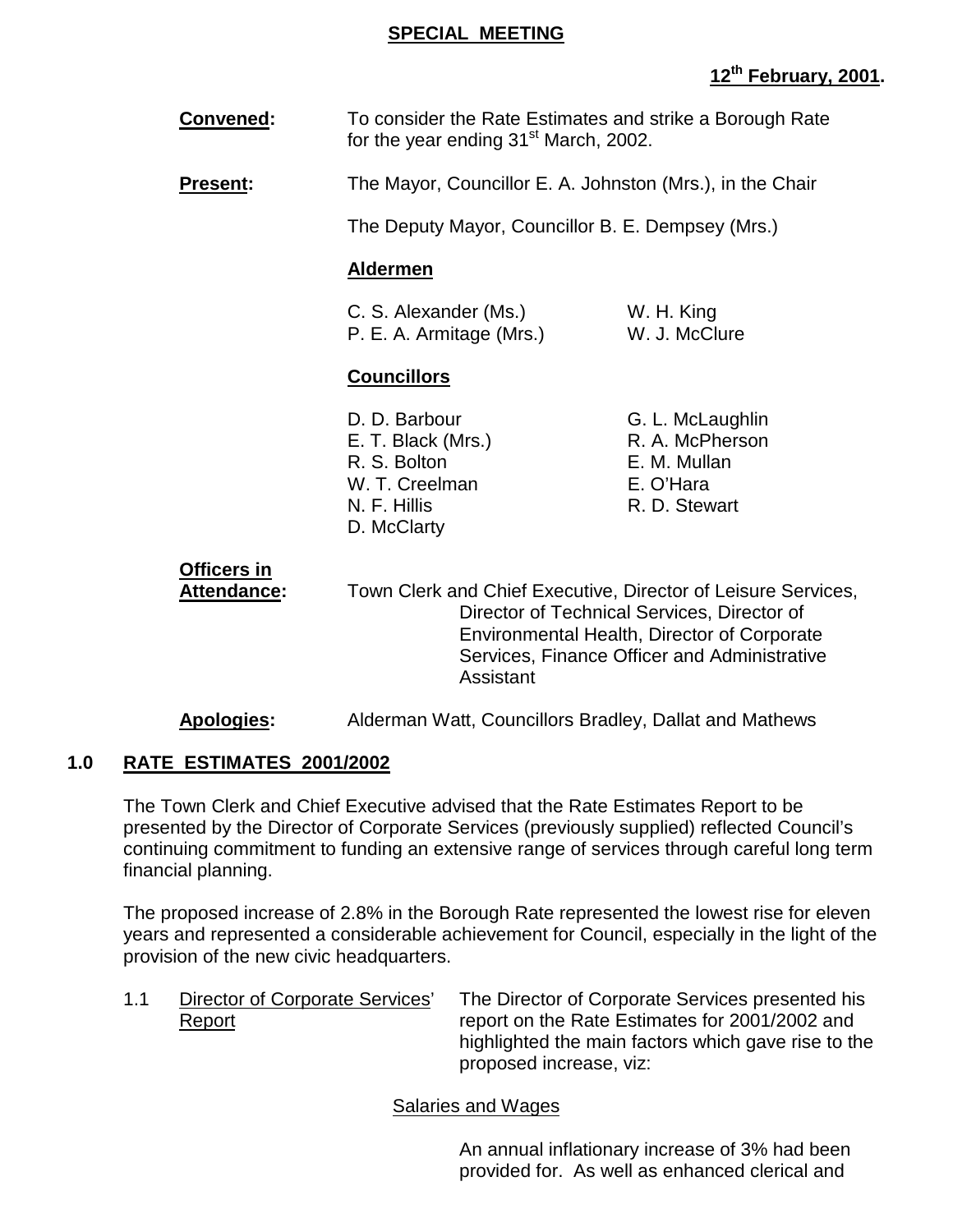administrative posts, provision had been made for additional staffing in relation to:

- (a) enforcement;
- (b) pollution control/air quality;
- (c) litter education/Local Agenda 21;
- (d) grounds maintenance.

## **Loan Charges**

The provision required to cover interest and principal on Council borrowings had risen by 3.7%. This was mainly due to the expanding capital programme.

## **Other Expenditure**

Increased refuse disposal costs, additional running costs of the civic headquarters, costs associated with the refurbishment of the fitness suite at Coleraine Leisure Centre and new ten-pin bowling facility at Waterworld. The latter projects would generate significant income for Council.

Members noted that Council's overall operating income showed a rise of 9.6% due to the various factors detailed in the report.

The Finance Officer further explained various aspects of Council's income and expenditure programme.

Various questions from members were answered by the Director of Corporate Services and other officers.

1.1.1 Estimate Summary The estimate of rates culminated in the following rate requirement:

|                              | £         |
|------------------------------|-----------|
| <b>Net Cost of Services</b>  | 8,626,426 |
| Less: General Grant          | 620,050   |
| Less: Credit Balance Applied | 83,000    |
| Amount to be raised          | 7,923,376 |
| Estimated product of 1p rate | 460,190   |

It was proposed by Alderman McClure, seconded by Councillor McClarty and unanimously agreed:

> That Council strike a Borough Rate for the 2001/2002 year as follows: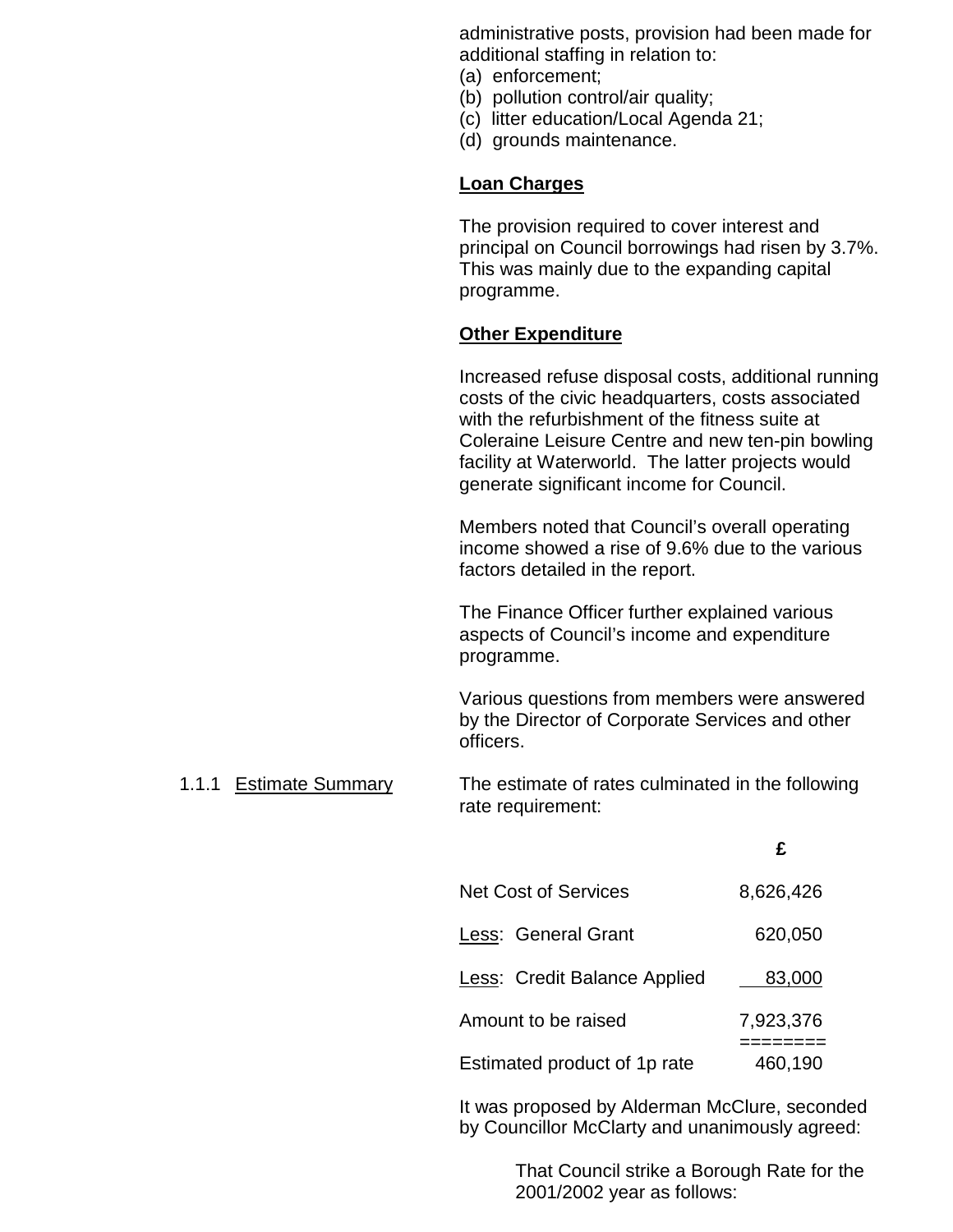- (a) Non-Domestic Rate of 17.22 pence;
- (b) Domestic Rate of 101.50 pence.

This represented a rise of 2.8%.

1.1.2 Congratulations The Director of Corporate Services and the other officers of all Departments were congratulated in achieving such a moderate rate increase.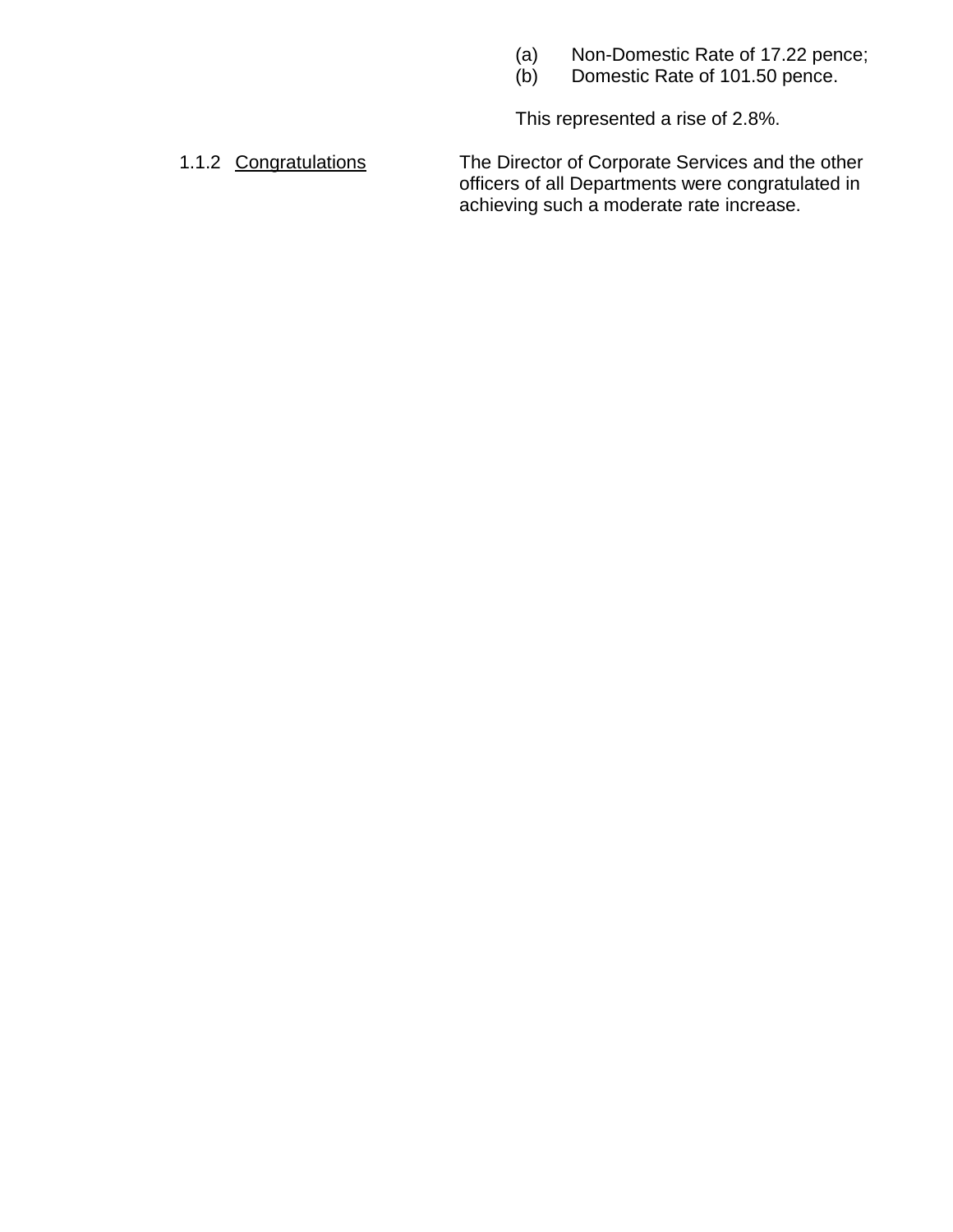## **LEISURE AND ENVIRONMENT COMMITTEE**

## **6th February, 2001.**

| <b>Present:</b>            | Councillor E. O'Hara, in the Chair                                                                                                                                                                                               |                                                                                                                                            |  |
|----------------------------|----------------------------------------------------------------------------------------------------------------------------------------------------------------------------------------------------------------------------------|--------------------------------------------------------------------------------------------------------------------------------------------|--|
|                            | The Mayor, Councillor E. A. Johnston (Mrs.)                                                                                                                                                                                      |                                                                                                                                            |  |
|                            | The Deputy Mayor, Councillor B. E. Dempsey (Mrs.)                                                                                                                                                                                |                                                                                                                                            |  |
|                            | Aldermen                                                                                                                                                                                                                         |                                                                                                                                            |  |
|                            | C. S. Alexander (Ms.)<br>P. E. A. Armitage (Mrs.)                                                                                                                                                                                | W. H. King<br>W. J. McClure                                                                                                                |  |
|                            | <b>Councillors</b>                                                                                                                                                                                                               |                                                                                                                                            |  |
|                            | D. D. Barbour<br>E. T. Black (Mrs.)<br>(Items $1.0 - 4.10$ )<br>R. S. Bolton<br>J. M. Bradley<br>(Items $1.0 - 4.10$ )<br>O. M. Church (Mrs.)<br>W. T. Creelman<br>(Items $3.1 - 12.2$ )                                         | N. F. Hillis<br>D. McClarty<br>(Items $2.2 - 12.2$ )<br>G. L. McLaughlin<br>R. A. McPherson<br>W. Mathews<br>E. M. Mullan<br>R. D. Stewart |  |
| Officers in<br>Attendance: | Director of Leisure Services, Director of Environmental Health,<br>Director of Technical Services, Director of<br>Corporate Services, Recreation Officer, Principal<br>Building Control Officer (Items $1.0 - 4.10$ ), Principal |                                                                                                                                            |  |

**Apologies:** Alderman Watt and Councillor Dallat

## **1.0 ILLNESS**

The Chairman extended best wishes to Alderman Watt for a speedy recovery from illness.

Administrative Officer and Administrative Assistant

## **2.0 LEISURE SERVICES REPORT**

The Report of the Director of Leisure Services was considered (previously supplied).

Matters arising:

2.1 Coleraine Sports Council Recommended:

That Council contribute £6,250.00 to Coleraine Sports Council for 2001/2002.

2.2 Capital Programme - The Director of Leisure Services updated members 2001 – 2002 regarding progress on the undernoted capital schemes scheduled for 2001 – 2002:

Portrush Town Hall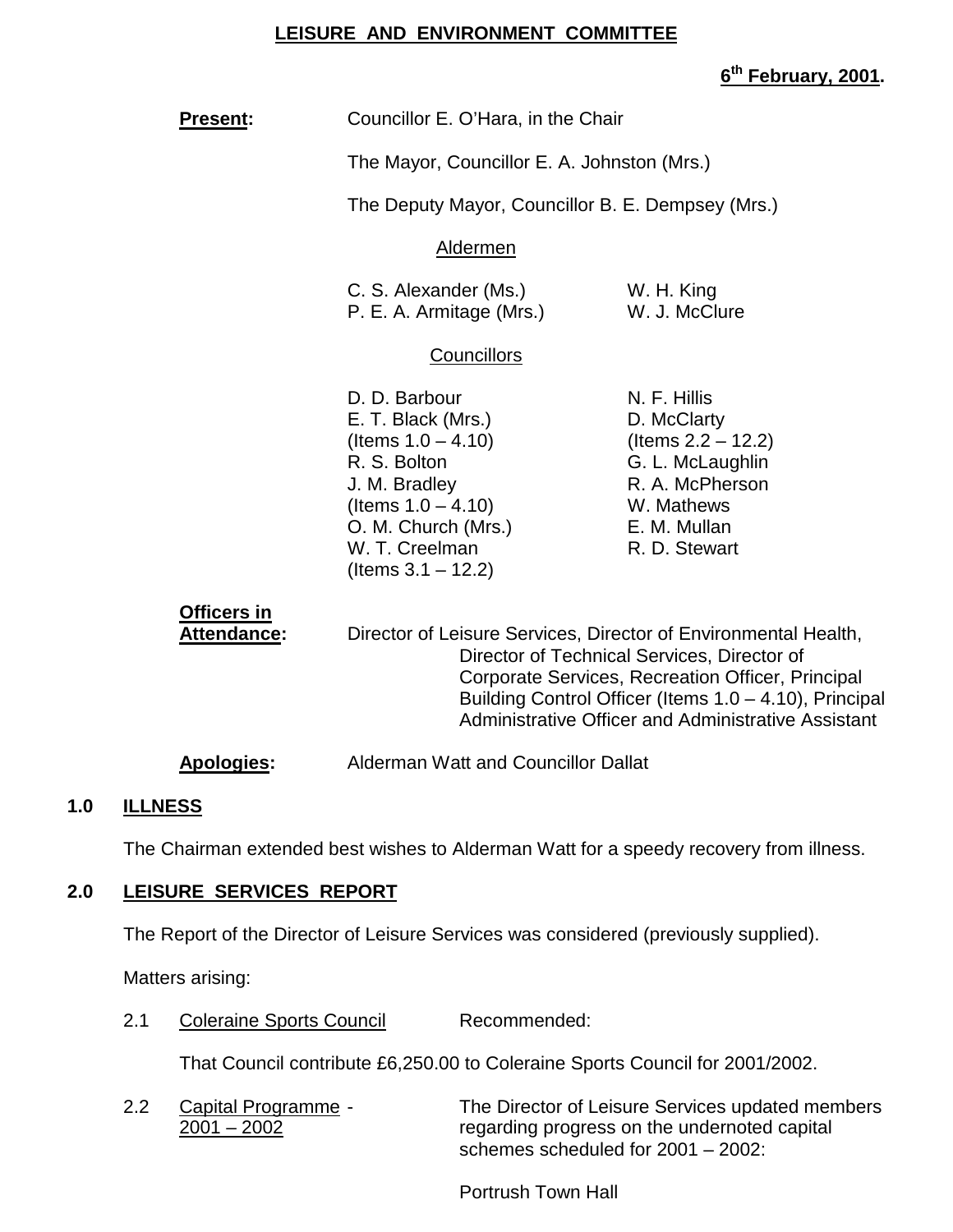Flowerfield Arts Centre – Phase II Dunluce Centre – Renewal of Attractions Leisure Centre Fitness Suite Gaelic Provision – Coleraine Waterworld – Piazza Area Anderson Park Refurbishment – Phase II

Discussion ensued on these schemes during which the Director of Leisure Services answered various members' questions.

2.3 Harpur's Hill Community Reference was made to recent incidents of Centre vandalism at Harpur's Hill Community Centre.

> The Director of Leisure Services had raised this issue with the local R.U.C.

- 2.4 For Information **The Director of Leisure Services provided** information in his report on the following:
	- (a) Coleraine Leisure Centre Spring Programme;
	- (b) Kilrea Town Hall Construction of Sports Centre at Craiglea Gardens, Kilrea.

## **3.0 TECHNICAL SERVICES REPORT**

The Report of the Director of Technical Services was considered (previously supplied).

Matters arising:

| 3.1 | Arcadia Improvement Scheme | Consideration was given to information, as detailed<br>in the report, on this scheme. Committee noted<br>that Portrush Community Development Group<br>(letter circulated) would not be proceeding with the<br>proposal to lease the building. |
|-----|----------------------------|-----------------------------------------------------------------------------------------------------------------------------------------------------------------------------------------------------------------------------------------------|
|     |                            | Committee was asked to consider should the<br>project commence during 2001/2002 and if so<br>whether it be as one contract or phased over two<br>years.                                                                                       |
|     |                            | Following a full discussion on this topic it was<br>proposed by Alderman Ms. Alexander and<br>seconded by Councillor Mullan:                                                                                                                  |
|     |                            | That the project commence during<br>2001/2002 and be carried out as one<br>contract.                                                                                                                                                          |
|     |                            | As an amendment it was proposed by Alderman<br>King and seconded by Councillor Barbour:                                                                                                                                                       |
|     |                            | That the officers further investigate the<br>availability of grant-aid before proceeding                                                                                                                                                      |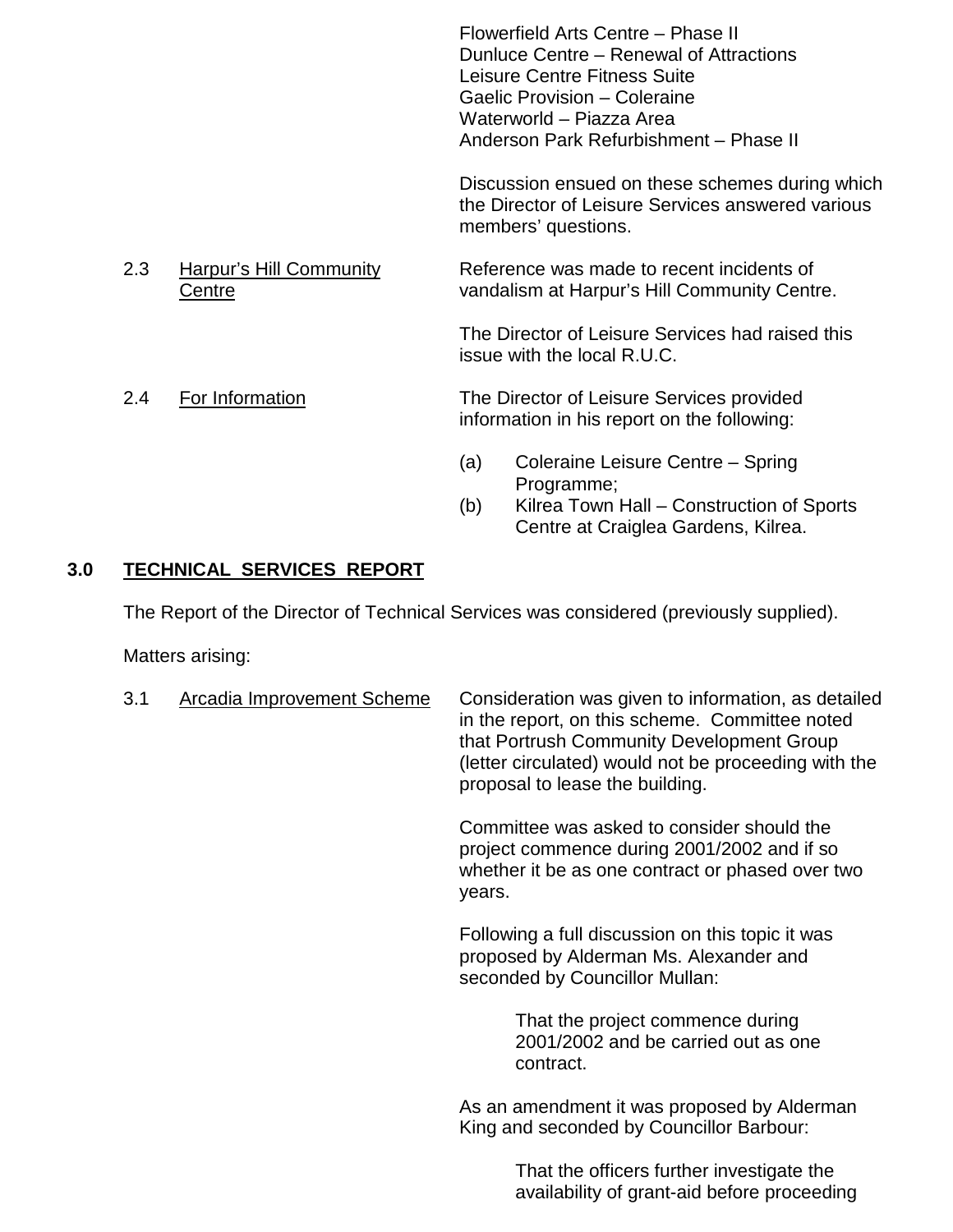with the scheme.

On being put to the meeting, the amendment was carried by twelve votes to seven.

| 3.2<br>Department of Regional<br>Development - Roads Service |                                                                            |                                                                                                                                                                                         |
|--------------------------------------------------------------|----------------------------------------------------------------------------|-----------------------------------------------------------------------------------------------------------------------------------------------------------------------------------------|
|                                                              | 3.2.1<br><b>Proposed Road</b><br>Abandonment at<br>Lisachrin Road, Garvagh | The Department proposed the abandonment of a<br>portion of roadway on the Lisachrin Road, Garvagh<br>which was no longer required for vehicular or<br>pedestrian traffic.               |
|                                                              |                                                                            | Recommended:                                                                                                                                                                            |
|                                                              |                                                                            | That Council agree.                                                                                                                                                                     |
|                                                              | 3.2.2 Members' Queries                                                     | Committee noted the response (previously<br>supplied) from Roads Service on members'<br>queries regarding disabled parking bays and<br>wheelchair accessibility within Coleraine.       |
| 3.3                                                          | <b>Trade Waste – Charging</b><br><b>System</b>                             | Council is recommended to agree to the<br>commencement of the new arrangements for<br>charging for trade waste collection and disposal<br>with effect from 2 <sup>nd</sup> April, 2001. |
| 3.4                                                          | <b>Entertainments Licences</b>                                             |                                                                                                                                                                                         |
|                                                              | <b>Grant of Licence</b><br>3.4.1                                           | Applications for the grant of Entertainments<br>Licences had been received in respect of:                                                                                               |
|                                                              |                                                                            | Ballyclabber Reformed Presbyterian Church Hall,<br>Ballyrashane Road, Coleraine                                                                                                         |
|                                                              |                                                                            | Comfort Hotel, 73 Main Street, Portrush                                                                                                                                                 |
|                                                              |                                                                            | Recommended:                                                                                                                                                                            |
|                                                              |                                                                            | That Entertainments Licences be granted in<br>each case.                                                                                                                                |
|                                                              | 3.4.2 The Central Bar and<br>Loft, 31 Main Street,<br><b>Portrush</b>      | An application had been received for the transfer<br>of the Entertainments Licence in respect of<br>The Central Bar and Loft, 31 Main Street, Portrush.                                 |
|                                                              |                                                                            | Council is recommended to agree to the transfer<br>of the Entertainments Licence.                                                                                                       |
| 3.5                                                          | <b>Building Control</b>                                                    |                                                                                                                                                                                         |
|                                                              | <b>Approvals</b><br>3.5.1                                                  | Approval had been given for fifty-one applications.                                                                                                                                     |
| 3.6                                                          | <b>Waste Management -</b>                                                  | Consideration was given to a summary of the                                                                                                                                             |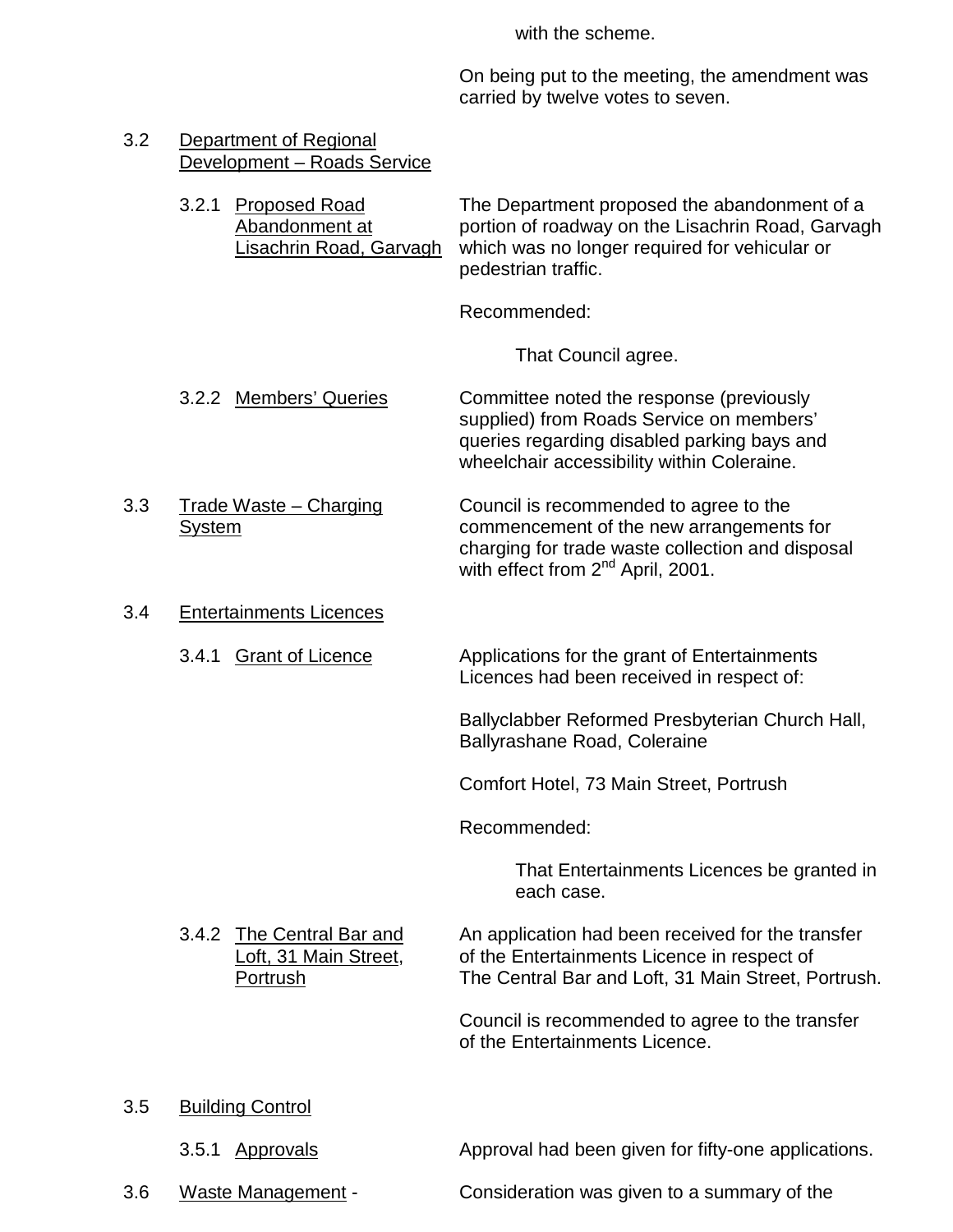Regional Plan draft Waste Management Plan, as detailed in the report, for the North West Regional Waste Management Group.

> A copy of the draft plan would be distributed to each member for comment prior to finalisation of the document.

> Discussion ensued on this topic during which the Director of Technical Services answered various members' questions.

3.7 Civic Amenity Site - Reference was made to a recent complaint Freehall Road, Castlerock regarding the operation of the civic amenity site at Freehall Road, Castlerock.

> The Director of Technical Services advised that the issues raised were being considered.

## **4.0 REVISION OF CHARGES - COUNCIL FACILITIES**

Consideration was given to the Director of Corporate Services' Report on Revision of Charges – Council Facilities (previously supplied).

Matters arising:

4.1 Burial Grounds Recommended:

That the existing charges for burial grounds, as detailed in the report, remain unchanged for the 2001/2002 financial year.

The Director of Corporate Services was asked to consider whether Council's existing policy, that those resident outside the Borough pay double the standard charges, complied with recent equality legislation.

4.2 Ballyreagh Golf Course Recommended:

That the existing charges for Ballyreagh Golf Course, as detailed in the report, remain unchanged at this time.

4.3 Seasonal Facilities Recommended:

That the existing charges for Seasonal Facilities, as detailed in the report, remain unchanged for the 2001/2002 financial year.

4.4 Coleraine Leisure Centre Recommended:

That the review of activity charges at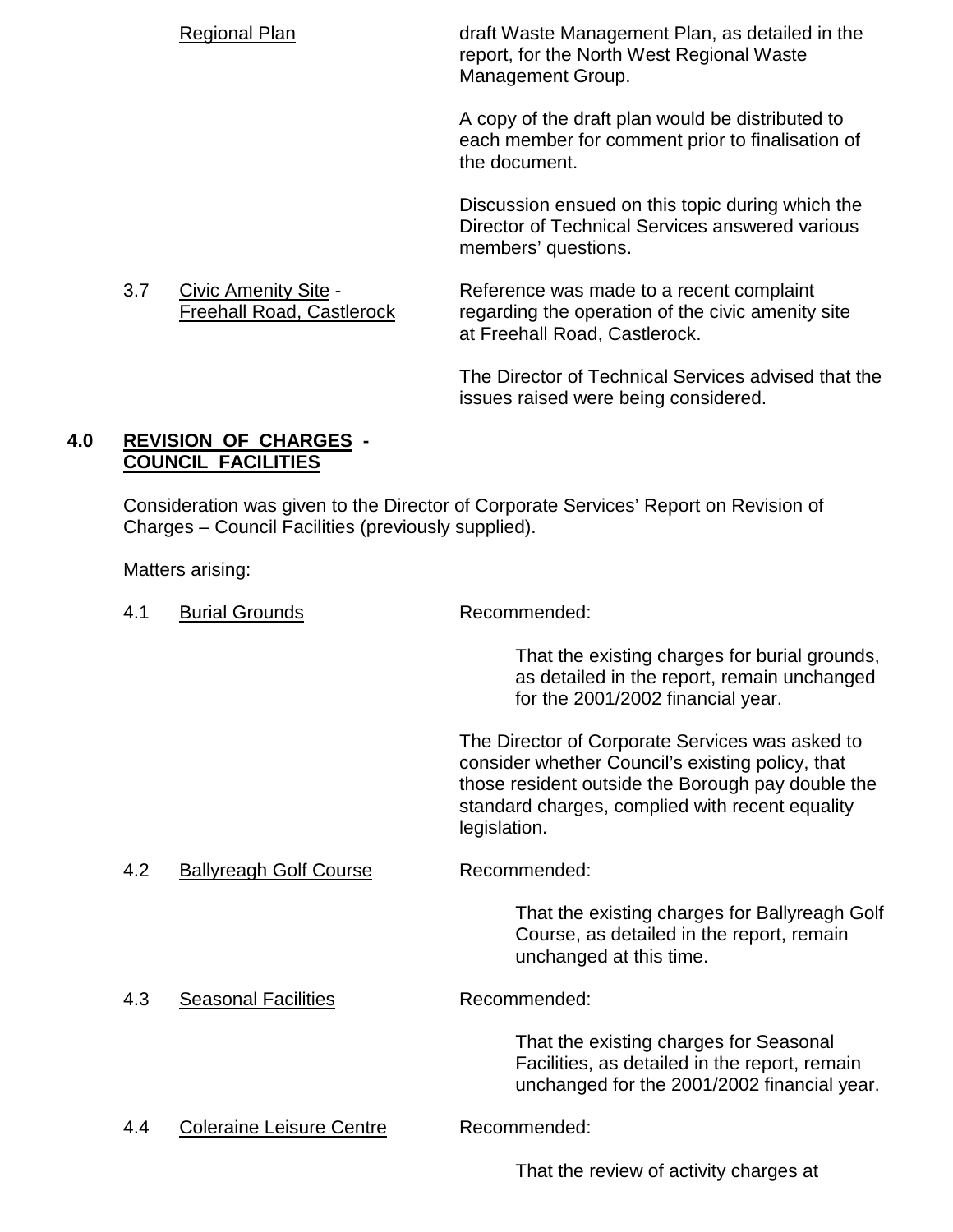Coleraine Leisure Centre be deferred to coincide with the opening of the fitness suite extension in Autumn 2001.

| 4.5 | <b>Dunluce Centre</b>   | Recommended:                                                                                                                   |                              |
|-----|-------------------------|--------------------------------------------------------------------------------------------------------------------------------|------------------------------|
|     |                         | That the existing charges for the Dunluce<br>Centre, as detailed in the report, remain<br>unchanged at this time.              |                              |
| 4.6 | Waterworld              | Recommended:                                                                                                                   |                              |
|     |                         | That the existing charges for Waterworld, as<br>detailed in the report, remain unchanged at<br>this time.                      |                              |
|     |                         | Proposed charges for the new ten-pin bowling<br>attraction would be considered at the March<br>meeting of Committee.           |                              |
| 4.7 | <b>Playing Fields</b>   | Recommended:                                                                                                                   |                              |
|     |                         | That the review of the charges for these<br>facilities be deferred to the commencement<br>of the new season in September 2001. |                              |
| 4.8 | <b>Coleraine Marina</b> | Recommended:                                                                                                                   |                              |
|     |                         | That the following revised charges be<br>applied for the 2001/2002 financial year:                                             |                              |
|     |                         | <b>April – September:</b>                                                                                                      | £                            |
|     |                         | Boats up to 25 ft<br>Minimum charge                                                                                            | 15.00 per ft<br>230.00       |
|     |                         | Boats over 25 ft                                                                                                               | 18.00 per ft                 |
|     |                         | October - March:                                                                                                               |                              |
|     |                         | Boats up to 25 ft<br>Boats over 25 ft                                                                                          | 10.50 per ft<br>13.00 per ft |
|     |                         | Monthly:                                                                                                                       |                              |
|     |                         | Boats up to 25 ft<br>Boats over 25 ft<br><b>Rowing Boats up to 15 ft</b>                                                       | 100.00<br>125.00             |
|     |                         | moored at stone jetty:                                                                                                         | £                            |
|     |                         | April - September<br>October - March                                                                                           | 60.00<br>40.00               |
|     |                         | <b>Other Charges:</b>                                                                                                          |                              |
|     |                         | Use of crane                                                                                                                   | $2.50$ per ft                |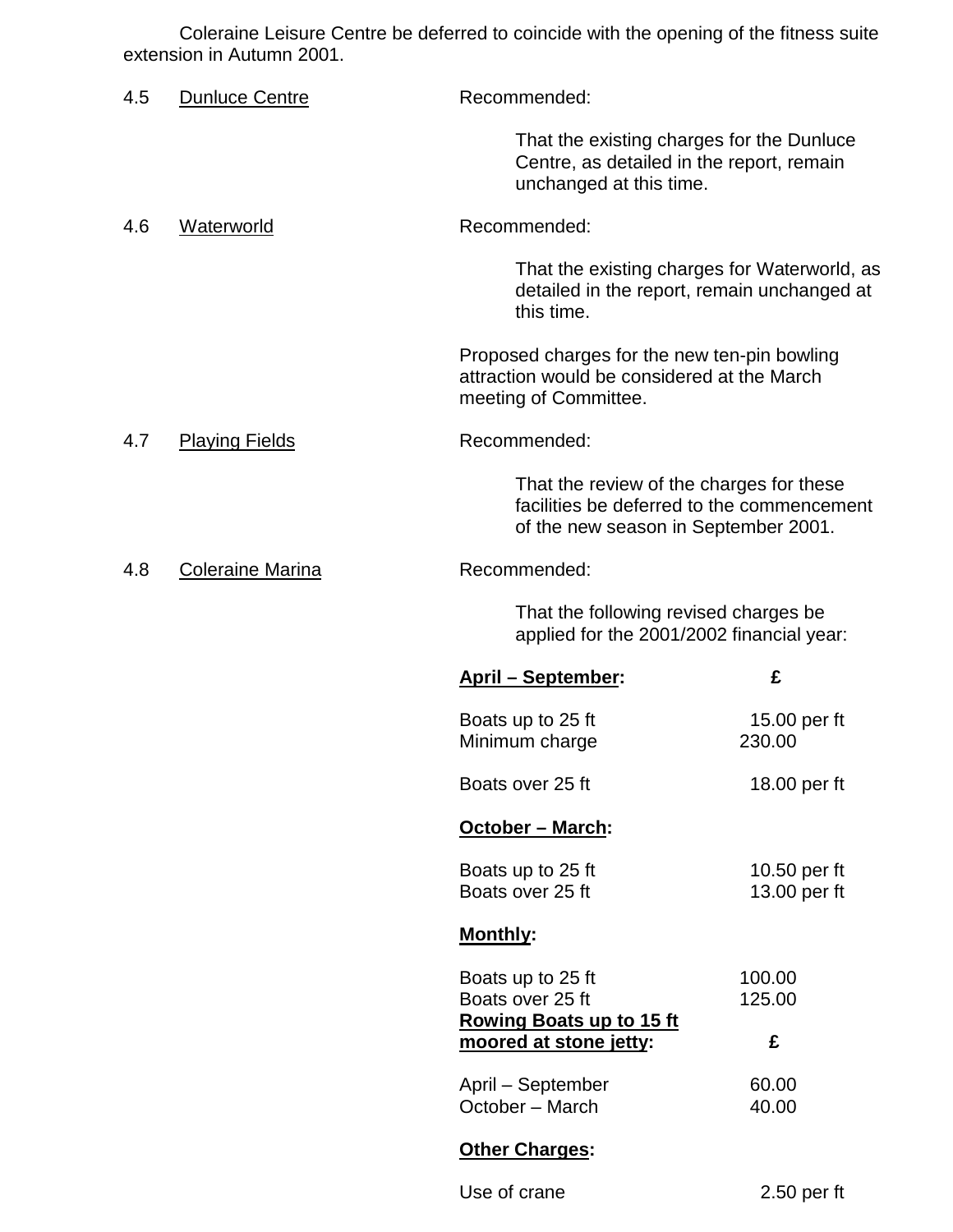|      |                            | Boat Park - Sailing Dinghies                                                       | 50.00 pa                                    |
|------|----------------------------|------------------------------------------------------------------------------------|---------------------------------------------|
|      |                            | Electricity: Hire of meter<br>Charge per unit used                                 | 20.00 pa<br>0.10                            |
|      |                            | Slipping (unassisted and<br>using own trailer)                                     | 2.00                                        |
|      |                            | Slipping - Season Ticket                                                           | 20.00                                       |
|      |                            | Slipping plus changing,<br>showers, etc.                                           | 4.00                                        |
|      |                            | Mast Hoist – With Boat Lift                                                        | 10.00                                       |
|      |                            | Mast Hoist - Boats moored<br>elsewhere                                             | 25.00                                       |
|      |                            | <b>Short Stay Charge</b>                                                           | 3.00                                        |
| 4.9  | <b>Portstewart Harbour</b> | Recommended:                                                                       |                                             |
|      |                            | That the following revised charges be<br>applied for the 2001/2002 financial year: |                                             |
|      |                            |                                                                                    |                                             |
|      |                            | Season:                                                                            | £                                           |
|      |                            | Boats up to 25 ft<br>Boats over 25 ft<br>All boats in outer Harbour                | 11.50 per ft<br>16.50 per ft<br>5.00 per ft |
|      |                            | <b>Monthly:</b>                                                                    |                                             |
|      |                            | Boats up to 25 ft<br>Boats over 25 ft                                              | 80.00<br>100.00                             |
|      |                            | Weekly:                                                                            |                                             |
|      |                            | Boats up to 25 ft<br>Boats over 25 ft                                              | 30.00<br>35.00                              |
|      |                            | Daily Charge:                                                                      | 7.00                                        |
| 4.10 | <b>Portrush Harbour</b>    | Recommended:                                                                       |                                             |
|      |                            | That the following revised charges be<br>applied for the 2001/2002 financial year: |                                             |

Boats up to 25 ft E13.00 per ft

Minimum charge £195.00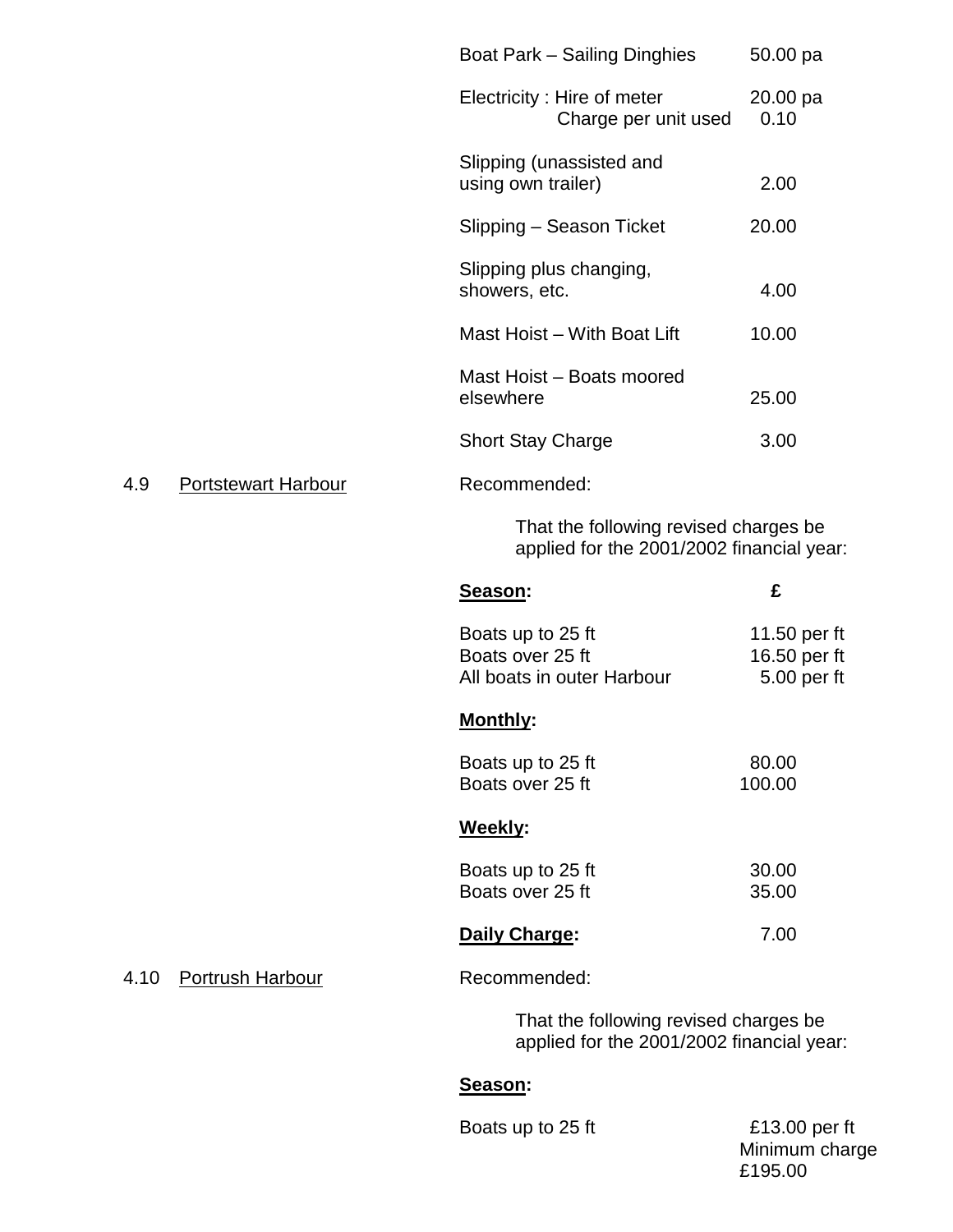| Boats over 25 ft                                       | £18.00 per ft     |
|--------------------------------------------------------|-------------------|
| Monthly:                                               |                   |
| Boats up to 25 ft<br>Boats over 25 ft                  | £80.00<br>£100.00 |
| <b>Weekly:</b>                                         |                   |
| Boats up to 25 ft<br>Boats over 25 ft                  | £30.00<br>£35.00  |
| Daily Charge:                                          | £7.00             |
| <b>Rowing Boats:</b>                                   | £50.00            |
| <b>Other Charges:</b>                                  | No change         |
| <b>Tenders</b>                                         | £6.00             |
| <b>Covered Winter Storage</b><br>(Boats over 25 ft)    | £60.00<br>£70.00  |
| Slipping Charges - Casual<br>Slipping Charges - Season | £2.00<br>£20.00   |
| <b>Commercial Shipping</b>                             |                   |
| Pilotage                                               |                   |

| Pilotage             | £40.00        |
|----------------------|---------------|
| Tonnage Charge (GRT) | £0.60 per ton |
| Loading dues         | £0.60 per ton |
| Passenger dues       | £0.30         |

## **5.0 ENVIRONMENTAL HEALTH REPORT**

The Report of the Director of Environmental Health was considered (previously supplied).

Matters arising:

- Local Government (N.I.) Order Pollution **Pollution** at the end of the meeting.
- Technetium 1999 Agency.

5.1 Legal Proceedings - It was proposed by Councillor McClarty,<br>The Pollution Control and Seconded by Councillor Barbour and age seconded by Councillor Barbour and agreed:

1978 - Domestic Noise That this item be considered "In Committee"

5.2 Radioactive Discharges To Consideration was given to a consultation paper,<br>The Sea – BNFL Sellafield - as detailed in the report, from The Environment as detailed in the report, from The Environment

> The paper outlined proposals for the future regulation of Technetium 99 discharges from BNFL Sellafield.

Following discussion it was recommended that Council support the Northern Ireland Radiation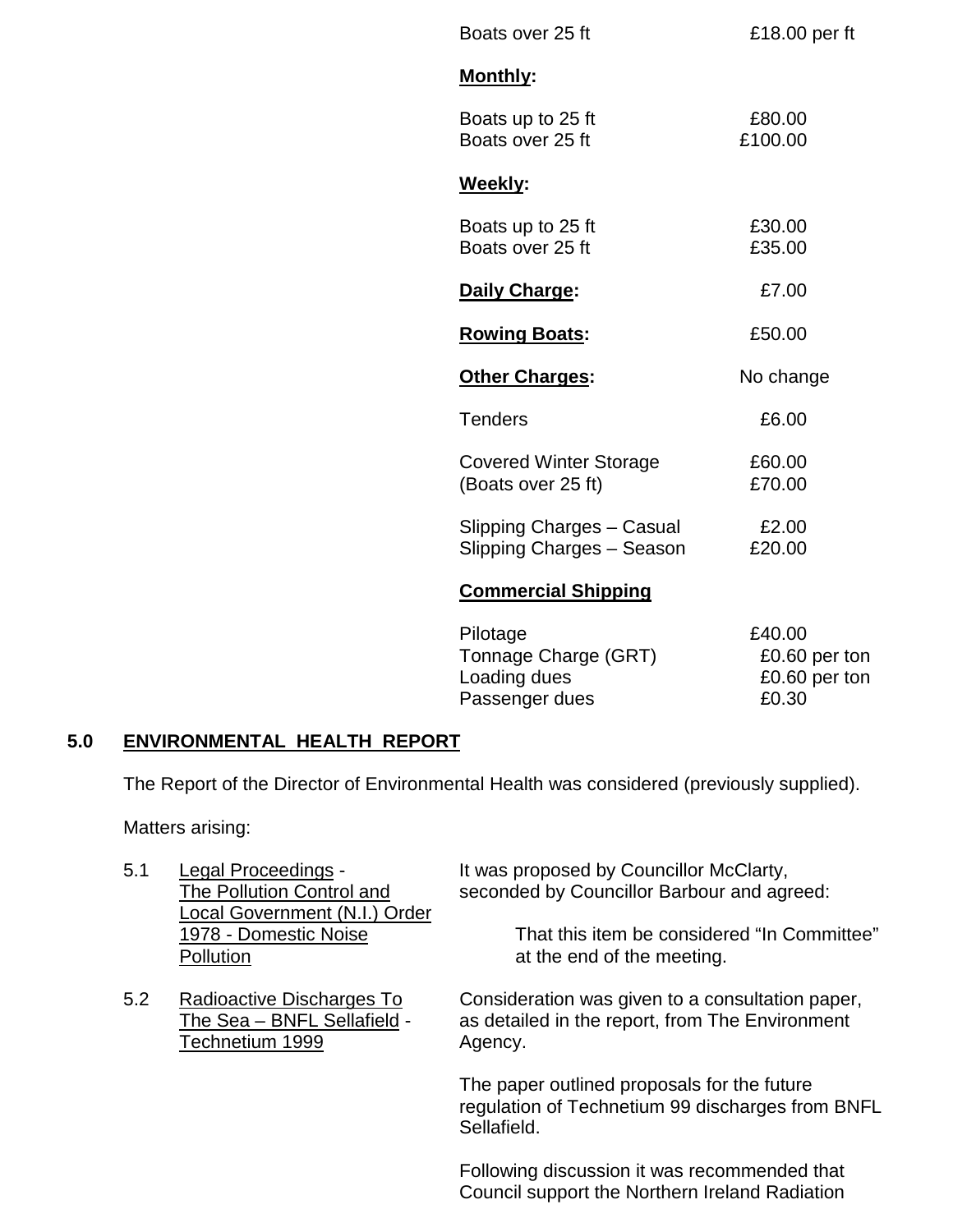Monitoring Group's recommendations regarding this topic.

5.3 Food Safety – Frozen Consideration was given to information, as detailed Chicken Products in the report, regarding a statement from the Food Standards Agency following a UK wide survey of frozen chicken products.

> Following discussion it was recommended that Council make direct representation to the Northern Ireland Food Standards Agency requesting that consideration of this matter be expedited.

## 5.4 The Shops (Sunday Trading etc.) (N.I.) Order 1997

5.4.1 Jingles, 15/17 Main Committee noted the outcome of the successful Street, Portrush prosecution of the proprietor of Jingles, 15/17 Main Street, Portrush regarding the operation of a stall from the front of the shop premises on Easter

Sunday 2000.

A fine of £2,000.00 had been imposed together with legal costs of £513.00.

5.5 For Information The Director of Environmental Health provided information in his report on the following:

> Promoting Responsible Dog Ownership – National Canine Defence League Initiative.

# **6.0 ROADS SERVICE**

| 6.1<br><b>Speed Camera Signing</b> |  |
|------------------------------------|--|
|------------------------------------|--|

6.1 Speed Camera Signing Read letter from Mr. D. Orr, Divisional Roads Manager, advising that speed camera signs would shortly be erected on the following routes in the Borough:

> A54 Agivey Road (Glenkeen Road to Kilrea) B62 Ballybogey Road (Dunluce Road to Portrush Road Roundabout, Ballymoney)

Traffic Police would be targeting these routes with speed cameras.

Noted.

6.2 Divisional Roads Manager Reported that Mr. Orr had been seconded to Roads Service Headquarters. Mr. W. McIlrath would be acting as temporary Divisional Roads Manager.

Noted.

# **7.0 FREEDOM OF THE BOROUGH**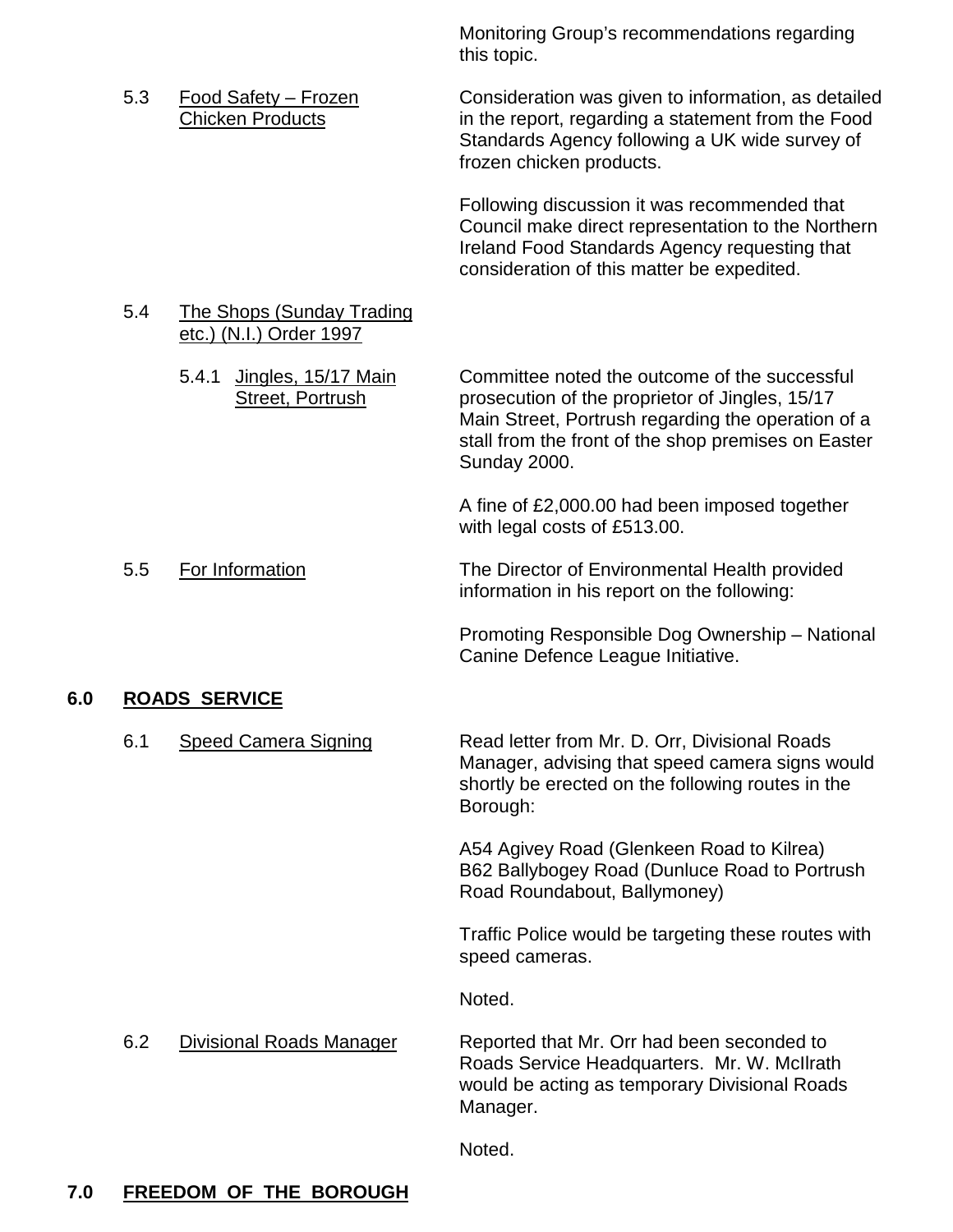## **CEREMONY - 6TH FEBRUARY, 2001**

Congratulations were extended to the Chief Executive and staff on the success of the conferment of the Freedom of the Borough Ceremony to Professor G. McKenna on  $6<sup>th</sup>$  February, 2001.

## **8.0 DISABLED DRIVERS' ASSOCIATION**

In response to a query the Director of Technical Services reported that a representative from the Disabled Drivers' Association had been invited to address the March meeting of Committee.

Noted.

#### **9.0 TOUR GUIDES**

Congratulations were extended to those members of staff who had acted as tour guides at the open day on  $27<sup>th</sup>$  January, 2001.

#### **10.0 GLENKEEN ROAD, AGHADOWEY**

In response to a query the Director of Technical Services reported that a reply was awaited from the Divisional Roads Manager to Council's letter expressing concern at the decision to remove Glenkeen Road from the schedule of roads for re-surfacing.

Noted.

## **11.0 BUSINESS REVIEW - 27TH JANUARY, 2001**

Reference was made to the Minister for the Environment's recent meeting with the Mayor and Deputy Mayor as referred to in the Weekly Business Review for 27<sup>th</sup> January, 2001 (previously supplied).

It was noted that the Town Clerk and Chief Executive was preparing a report on topics discussed at this meeting.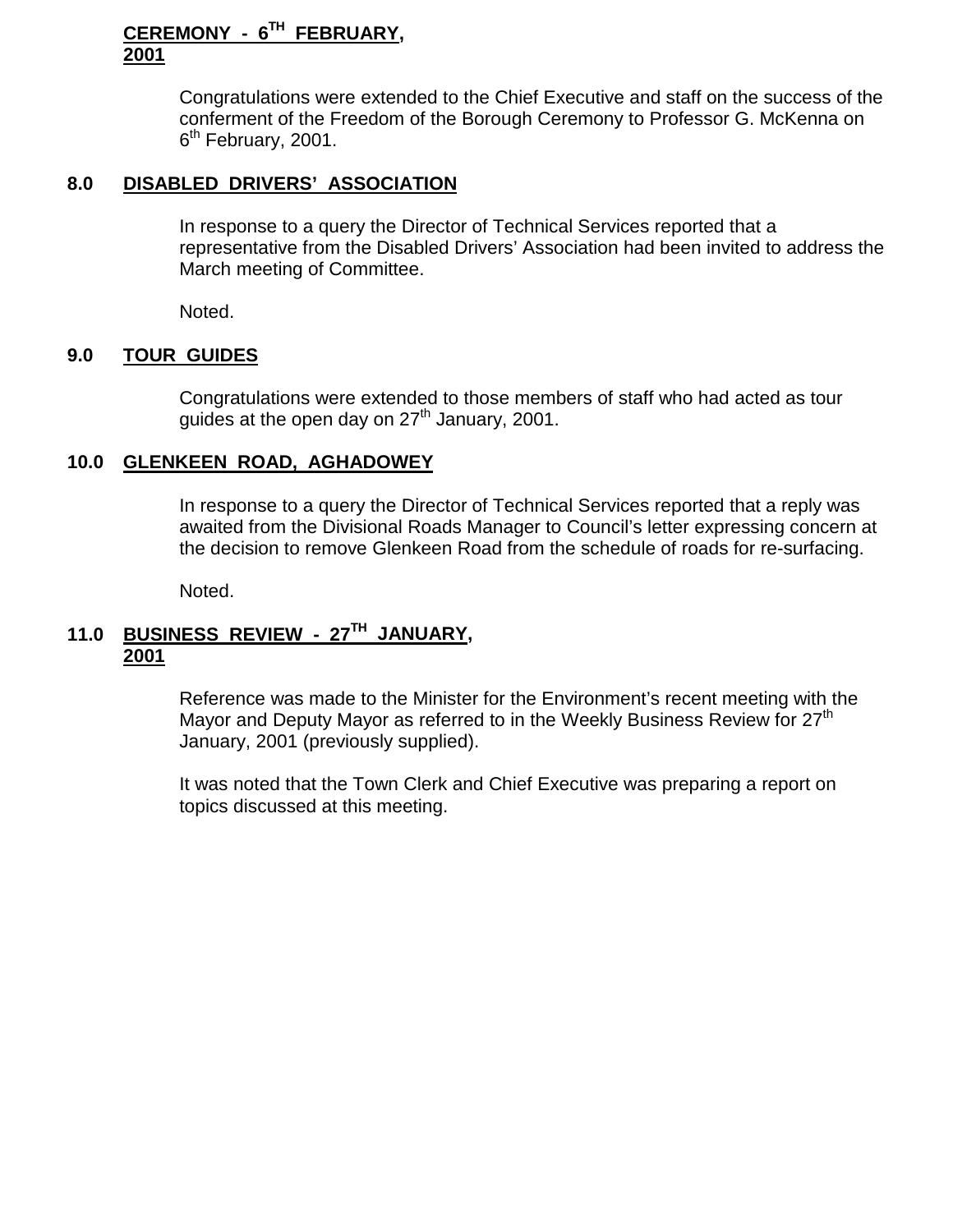## **PLANNING COMMITTEE**

## **13th February, 2001.**

| <b>Present:</b> | Councillor G. L. McLaughlin in the Chair |
|-----------------|------------------------------------------|
|-----------------|------------------------------------------|

The Mayor, Councillor E. A. Johnston (Mrs.) (Items  $1.0 - 2.10$ )

The Deputy Mayor, Councillor B. E. Dempsey (Mrs.)

#### **Aldermen**

C. S. Alexander (Ms.) W. J. McClure P. E. A. Armitage (Mrs.) W. J. Watt  $($ ltems  $1.0 - 2.25)$   $($ ltems  $1.0 - 2.10)$ W. H. King

## **Councillors**

| J. J. Dallat          |
|-----------------------|
| D. McClarty           |
| (Items $1.0 - 2.10$ ) |
| R. A. McPherson       |
| W. Mathews            |
| (Items $1.0 - 3.0$ )  |
| E. M. Mullan          |
| (Items $2.9 - 4.0$ )  |
| R. D. Stewart         |
| (Items $2.7 - 4.0$ )  |
|                       |

| Also in     |                                                   |
|-------------|---------------------------------------------------|
| Attendance: | Representatives from the Planning Service -       |
|             | Mr. A. Meenagh, Miss H. Clements and Mr. P. Duffy |

| <b>Officers in</b> |                                                                                                     |
|--------------------|-----------------------------------------------------------------------------------------------------|
| <b>Attendance:</b> | Town Clerk and Chief Executive, Senior Environmental<br>Health Officer and Administrative Assistant |

**Apology:** Councillor O'Hara

## **1.0 WELCOME**

The Chairman welcomed Mr. Paul Duffy from the Planning Service to his first Planning Committee Meeting.

A warm welcome was also extended to Alderman Watt after his recent illness.

## **2.0 PLANNING APPLICATIONS**

A list of seventy-four applications was considered (previously supplied).

#### **Applications Deferred from Previous Meeting**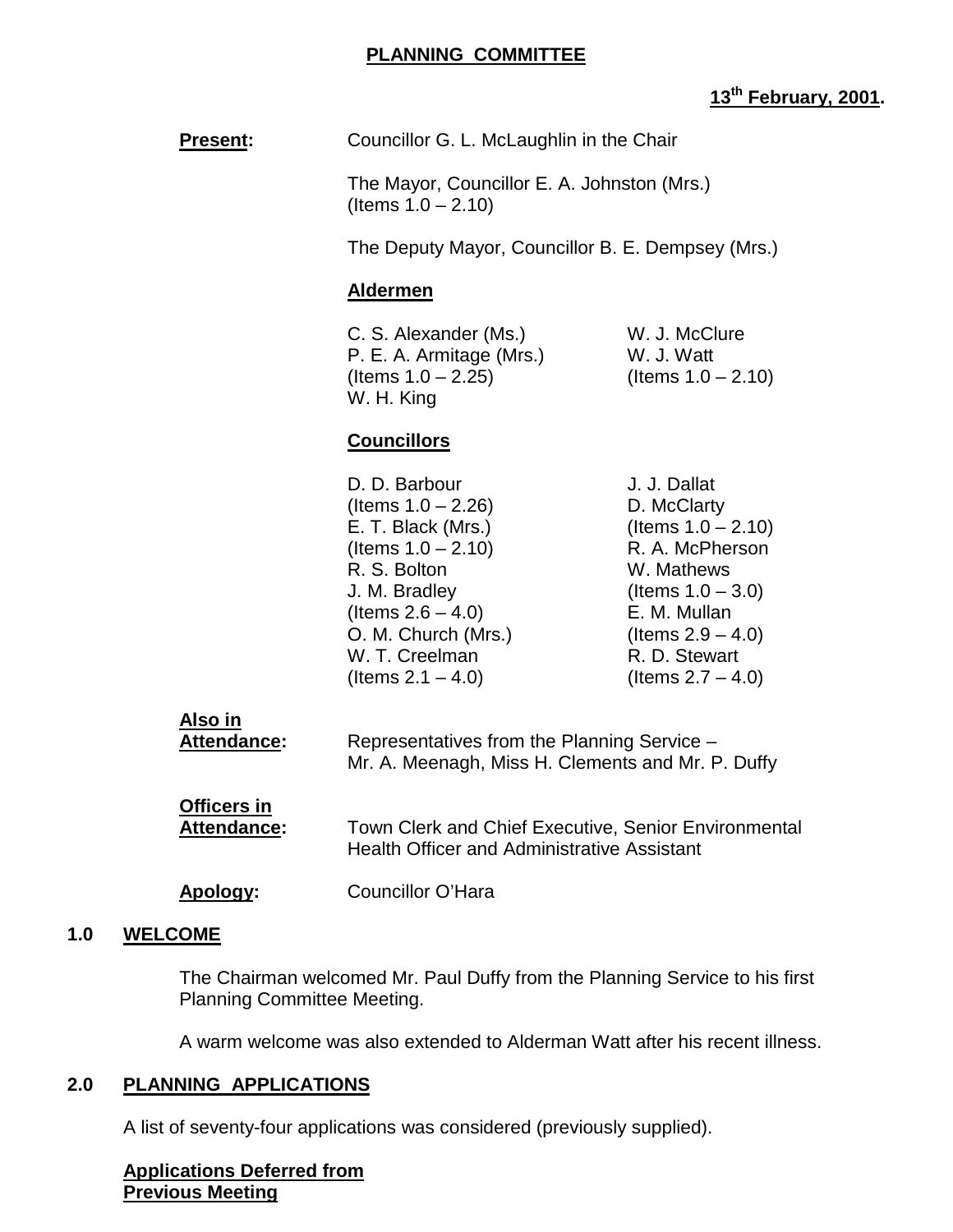- 2.1 Application No. D1 C/2000/0482/O Development of Site for Static Caravan Park (with area reserved for 6 no. tourers) adjacent to 41 Ballyhackett Road, Castlerock for Mr. W. Purcell
- 2.2 Application No. D2 C/2000/0706/O Site for dwelling opposite 58 Ballyrogan Road, Garvagh for Mr. J. Doherty
- 2.3 Application No. D3 C/2000/0763/F Alterations and extensions to dwelling at 34 Agherton Road, Portstewart for Mr. and Mrs. T. O'Neill
- 2.4 Application No. D4 C/2000/0807/A Erection of externally illuminated fascia signs and an internally illuminated projecting sign at Northern Counties, Main Street/Mark Street, Portrush for North Coast Hotels Ltd.
- 2.5 Application No. D5 C/2000/0897/O Proposed retirement dwelling 200m east of 22 Tamnyrankin Road, Swatragh for Mr. J. P. Tohill

2.6 Application No. D6 C/2000/0929/F Alteration to existing approval (ref. C/1999/0858/F) – Amendments to internal layout including minor increase to floor area (23.47 sq m); increase in ridge height (1.4 m) and minor amendments to front and rear elevations at Bayview Hotel, Bayhead Road, Portballintrae for Paracin Ltd.

The opinion of the Planning Service was to refuse.

It was agreed that the application be deferred for one month to facilitate further discussions with the applicant.

The opinion of the Planning Service was to approve.

It was agreed that the application be approved.

The opinion of the Planning Service was to approve.

It was agreed that the application be approved.

The opinion of the Planning Service was to approve.

It was agreed that the application be approved.

The opinion of the Planning Service was to refuse.

It was agreed that if the application was not withdrawn within two weeks it would be refused.

The opinion of the Planning Service was to approve.

Following discussion it was proposed by Alderman Ms. Alexander and seconded by Alderman Mrs. Armitage:

> That the application be referred to the Planning Service Management Board for decision with a recommendation to refuse.

On being put to the Meeting the proposal was carried, nine members voting in favour and four members voting against. 2.7 Application No. D7 The opinion of the Planning Service was to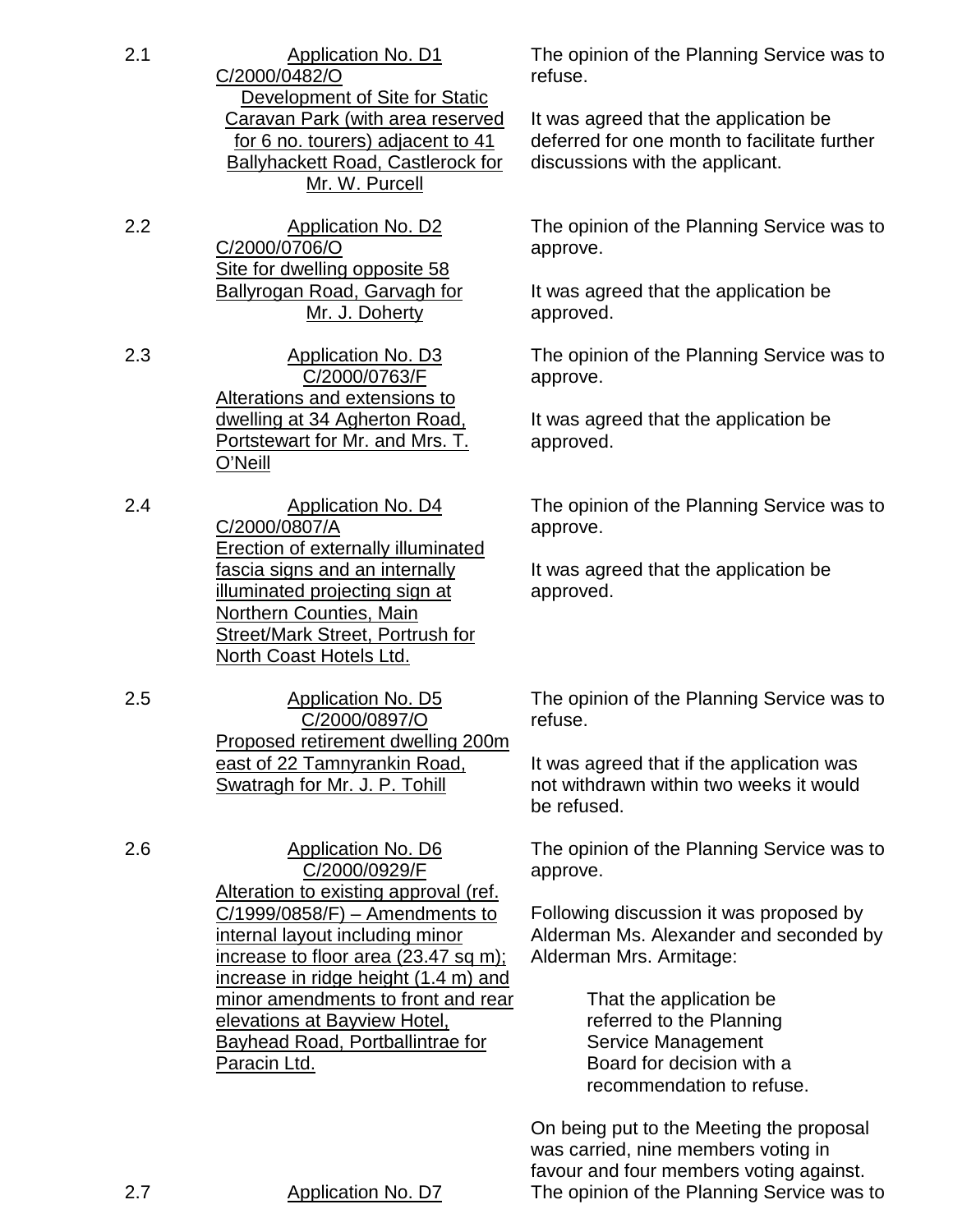C/2000/0936/O Site for dwelling and garage adjacent to 56 Knocknogher Road, Castlerock for Agrolon (N.Ireland) Ltd.

refuse.

It was agreed that the application be deferred for one week to facilitate further discussions with the applicant.

If agreement could be reached the application would be approved otherwise the application would be refused.

## **NEW APPLICATIONS**

2.8 Application No. 3 C/2000/0757/O Site for dwelling and detached garage adjacent to 19 Hillhead Road, Kilrea for Mr. R. G. Macauley

2.9 Application No. 6 C/2000/0832/F Erection of 6 no. apartments (threestorey) – amended scheme at 45 Lodge Road, Coleraine for Tara **Developments** 

The opinion of the Planning Service was to refuse.

The application had now been withdrawn.

The opinion of the Planning Service was to approve.

No further representations had been received within the statutory consultation period.

It was proposed by Alderman McClure, seconded by Councillor Creelman and agreed:

> That Standing Orders be suspended in order to enable a representative from Gordonville, Lodge Road, Coleraine to address Committee.

The representative declined the opportunity to address Committee.

Following discussion it was proposed by Councillor McClarty and seconded by Councillor Barbour:

> That the application be referred to the Planning Service Management Board for decision.

On being put to the Meeting the proposal was carried, thirteen members voting in favour and four members voting against.

2.10 Application No. 37 C/2000/0969/F Erection of 1 no. block comprising 3

The opinion of the Planning Service was to refuse.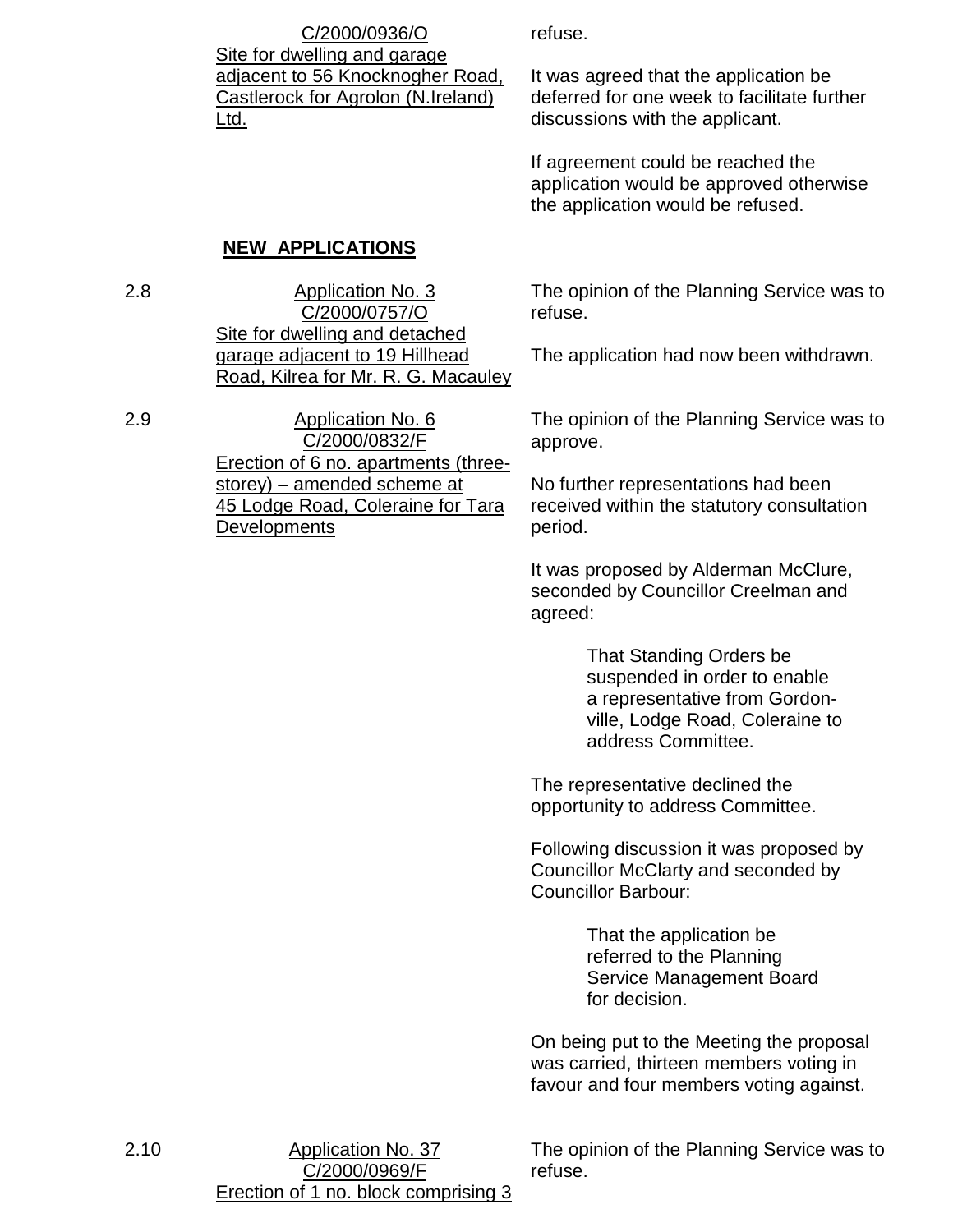| no. apartments at 14 Heathmount,<br><b>Portstewart for Alsan Properties</b>                                                                                                                                                                        | No further representations had been<br>received within the statutory consultation<br>period.                                                                                                                                                                    |
|----------------------------------------------------------------------------------------------------------------------------------------------------------------------------------------------------------------------------------------------------|-----------------------------------------------------------------------------------------------------------------------------------------------------------------------------------------------------------------------------------------------------------------|
|                                                                                                                                                                                                                                                    | Mr. D. Bacon, 14A Heathmount,<br>Portstewart, who objected to the<br>application, was in attendance to address<br>Committee. He thanked members for the<br>opportunity to address Committee and<br>advised that he was satisfied with the<br>opinion to refuse. |
|                                                                                                                                                                                                                                                    | It was proposed by the Deputy Mayor,<br>seconded by Councillor Stewart and<br>agreed:                                                                                                                                                                           |
|                                                                                                                                                                                                                                                    | That the application be<br>refused.                                                                                                                                                                                                                             |
| <b>Application No. 7</b><br>C/2000/0845/F                                                                                                                                                                                                          | The opinion of the Planning Service was to<br>approve.                                                                                                                                                                                                          |
| <b>Erection of single storey rear</b><br>extension and renovations to<br>existing public house at 15-17<br>Church Street, Kilrea for<br>Mr. W. Kelso                                                                                               | It was agreed that the application be<br>approved subject to conditions as<br>contained in the acoustic report.                                                                                                                                                 |
| <b>Application No. 9</b><br>C/2000/0868/F<br>Erection of 12.5 m slimline                                                                                                                                                                           | The opinion of the Planning Service was to<br>refuse.                                                                                                                                                                                                           |
| Monopole mast with integrated<br>trisector antenna, 1 no. 0.18 m<br>microwave dish, associated                                                                                                                                                     | It was proposed by the Deputy Mayor and<br>seconded by Councillor Barbour:                                                                                                                                                                                      |
| equipment cabinet and ancillary<br>development thereto at site<br>adjacent to car park opposite No.<br>84 Ballyreagh Road, Portstewart for<br>One 2 One Personal                                                                                   | That the application be<br>deferred for one month<br>to facilitate further<br>discussions with the<br>applicant.                                                                                                                                                |
|                                                                                                                                                                                                                                                    | On being put to the Meeting the proposal<br>was carried, nine members voting in<br>favour and three members voting against.                                                                                                                                     |
| <b>Application No. 14</b><br>C/2000/0893/F                                                                                                                                                                                                         | The opinion of the Planning Service was to<br>refuse.                                                                                                                                                                                                           |
| Demolition of existing dwellings and<br>shop and erection of 12 no.<br>apartments (3-4 storey building with<br><u>parking at ground floor level) at No.</u><br>9 Royal Avenue and No. 54<br><b>Prospect Road, Portstewart for</b><br>Mr. P. Trolan | The application had now been withdrawn.                                                                                                                                                                                                                         |
| <b>Application No. 18</b><br>C/2000/0928/O                                                                                                                                                                                                         | The opinion of the Planning Service was to<br>refuse.                                                                                                                                                                                                           |

 $2.14$ 

 $2.13$ 

 $2.11$ 

 $2.12$ 

C/2000/0928/O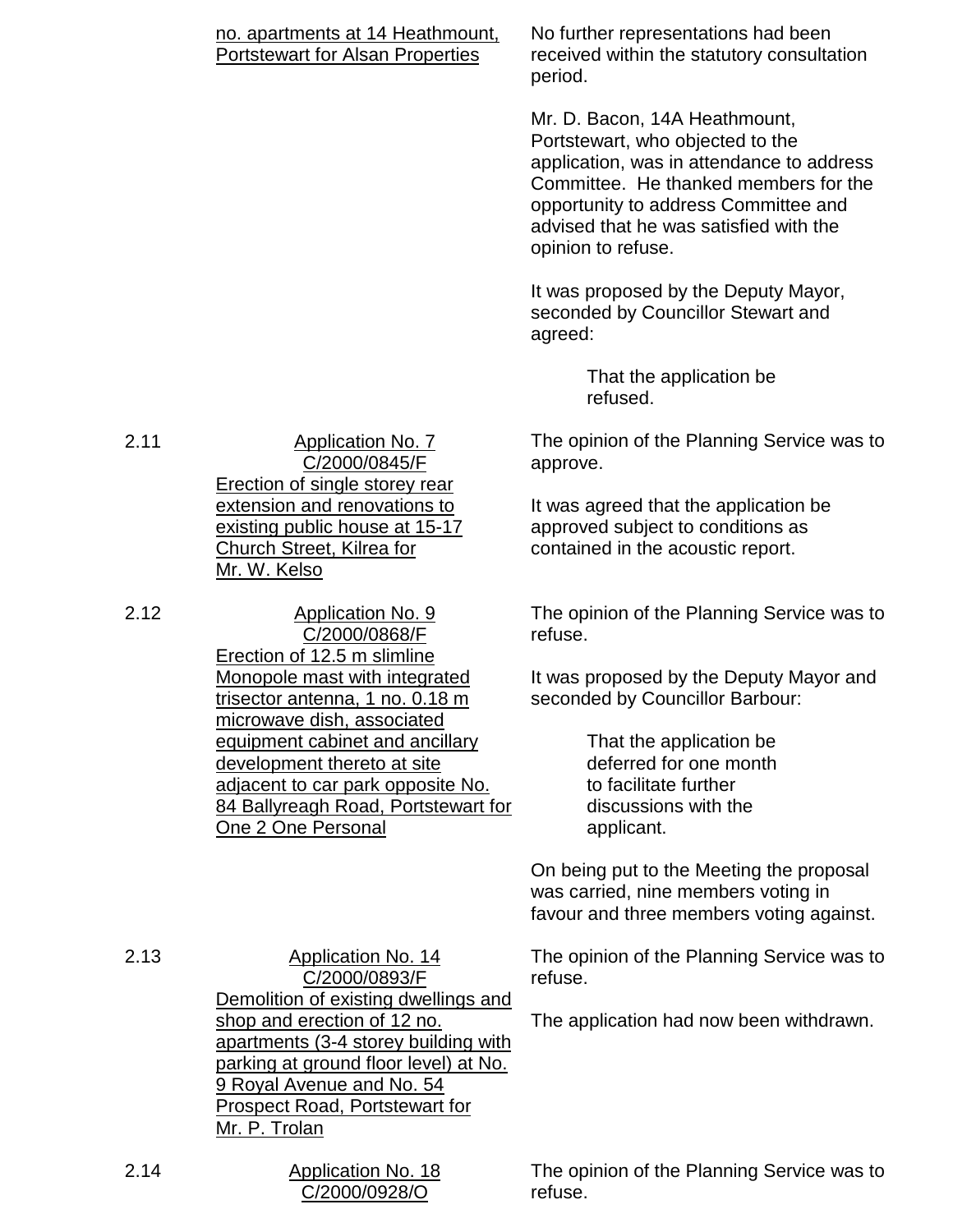Site for 3 no. dwellings at 169 Mountsandel Road, Coleraine for The Kennedy Group

2.15 Application No. 21 C/2000/0935/F Erection of 82 units (houses and apartments) and associated roads and sewers on land adjacent to Millstrone Court, Lissadell Avenue, Portstewart for O'Kane & Devine Construction Ltd.

2.16 Application No. 24 C/2000/0945/F Site for Caravan Park (touring and static) on land adjacent to No. 55 Green Road, Coleraine for Mr. R. Moody

> Application No. 25 C/2000/0946/O Site for two holiday apartments on land to rear of No. 55 Green Road, Coleraine for Mr. R. Moody

2.17 Application No. 44 C/2000/0979/O Site for dwelling on site at Craigmore Road, Blackhill, Coleraine for Mr. E. Heggarty

2.18 Application No. 49 C/2001/0002/F Erection of replacement dwelling at 35 Main Street, Castlerock for Mr. Mennie

2.19 Application No. 51 C/2001/0008/RM New domestic dwelling and garage at Isle Road, Macosquin for M & A Builders

2.20 Application No. 54 C/2001/0014/F Erection of dwelling opposite 41 Ballystrone Road, Coleraine for Mr. and Mrs. J. Jeffers

The application had now been withdrawn.

The opinion of the Planning Service was to refuse.

The application had now been withdrawn.

The opinion of the Planning Service was to refuse both applications.

It was agreed that the applications be deferred for one month to facilitate further discussions with the applicant.

The opinion of the Planning Service was to refuse.

It was agreed that the application be deferred for one month to facilitate a Council site visit.

The opinion of the Planning Service was to refuse.

It was agreed that the application be deferred for one month to facilitate further discussions with the applicant.

The opinion of the Planning Service was to approve.

No representations had been received within the statutory consultation period and the application would be approved.

The opinion of the Planning Service was to approve.

No representations had been received within the statutory consultation period and the application would be approved.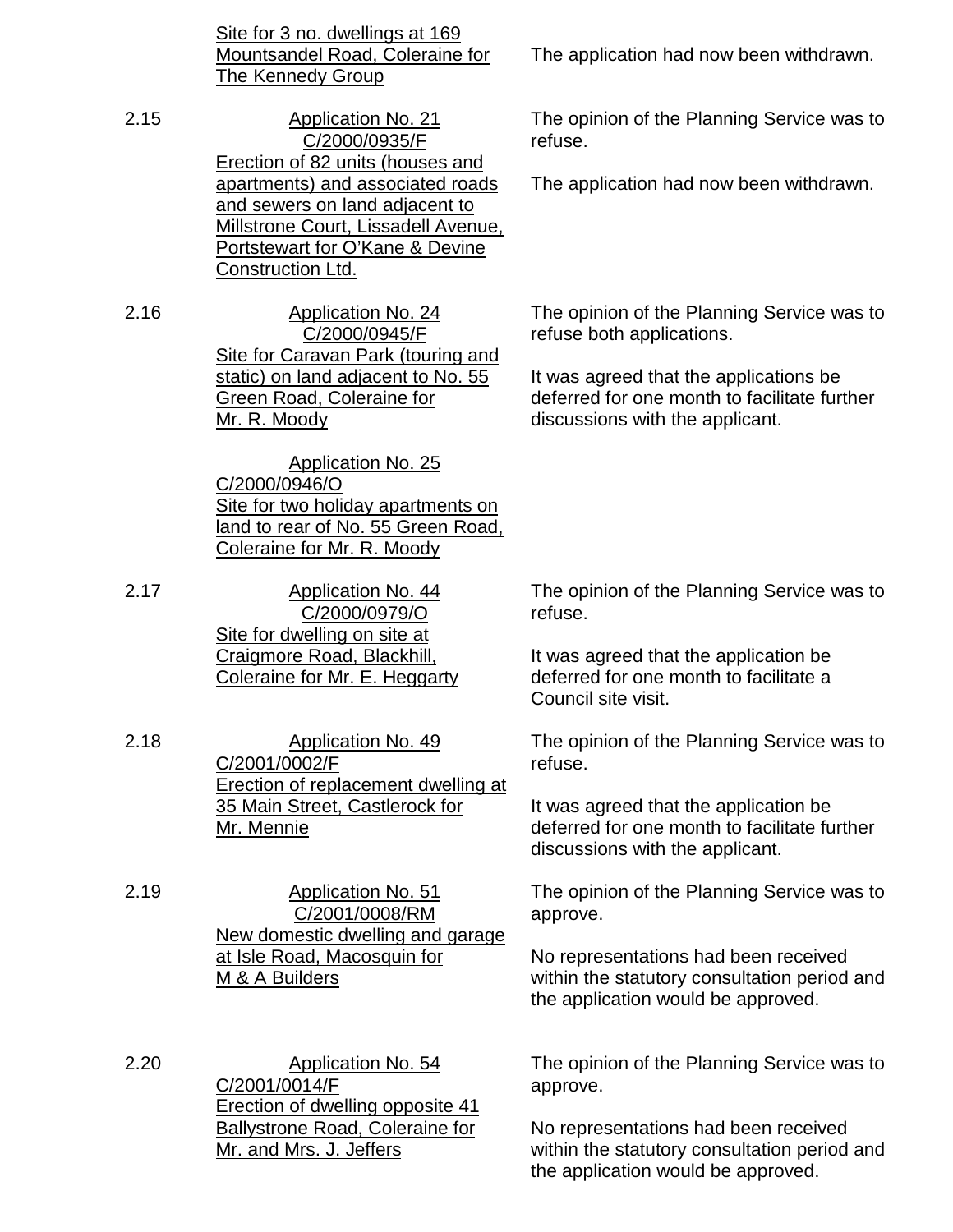| 2.21 | Application No. 58<br>C/2001/0023/F                                                                                                                                                                 | The opinion of the Planning Service was to<br>refuse.                                                                      |
|------|-----------------------------------------------------------------------------------------------------------------------------------------------------------------------------------------------------|----------------------------------------------------------------------------------------------------------------------------|
|      | Conversion of garage to living<br>accommodation, erection of single<br>storey rear extension and front<br>elevation porch at 47 Cappagh<br><b>Grove, Portstewart for</b><br>Mr. and Mrs. V. Moloney | It was agreed that the application be<br>deferred for one month to facilitate a<br>Council site visit.                     |
| 2.22 | Application No. 59<br>C/2001/0024/F                                                                                                                                                                 | The opinion of the Planning Service was to<br>approve.                                                                     |
|      | Proposed new dwelling at Site 8<br><b>Greystone Park, Coleraine for</b><br>Mr. and Mrs. T. Stewart                                                                                                  | No representations had been received<br>within the statutory consultation period and<br>the application would be approved. |
| 2.23 | Application No. 60<br>C/2001/0026/O                                                                                                                                                                 | The opinion of the Planning Service was to<br>refuse.                                                                      |
|      | Site for dwelling to rear of 51 and<br>53 Ballygawley Road, Aghadowey,<br>Coleraine for Ms. J. McCafferty                                                                                           | No further representations had been<br>received within the statutory consultation<br>period.                               |
|      |                                                                                                                                                                                                     | It was agreed that the application be<br>deferred for one month to facilitate a<br>Council site visit.                     |
| 2.24 | <b>Application No. 61</b><br>C/2001/0027/F<br>Proposed dwelling and double                                                                                                                          | The opinion of the Planning Service was to<br>approve.                                                                     |
|      | garage at Site 2 Kinneyglass Road,<br><b>Macosquin, Coleraine for Harcourt</b><br>Developments                                                                                                      | No representations had been received<br>within the statutory consultation period and<br>the application would be approved. |
| 2.25 | <b>Application No. 63</b><br>C/2001/0030/O<br>Proposed site for dwelling on site at                                                                                                                 | The opinion of the Planning Service was to<br>refuse.                                                                      |
|      | Moneybrannon Road, Aghadowey,<br>Coleraine for Mr. J. Arthur                                                                                                                                        | It was agreed that the application be<br>deferred for one month to facilitate a<br>Council site visit.                     |
| 2.26 | <b>Application No. 64</b><br>C/2001/0031/F                                                                                                                                                          | The opinion of the Planning Service was to<br>refuse.                                                                      |
|      | <b>Boarding Kennels for accom-</b><br>odation of dogs and cats adjacent<br>to 215a Loughan Road, Coleraine<br>for Mr. D. McCrum                                                                     | It was agreed that the application be<br>deferred for one month to facilitate a<br>Council site visit.                     |
| 2.27 | <b>General Matters</b>                                                                                                                                                                              | (a) Apartments – Ramore Avenue,<br>Portrush - ridge height/building line;<br>(b) Replacement dwelling - Strand Road,       |

Portstewart.

#### **3.0 MAJOR PLANNING APPLICATIONS APPLICATION NOS. C/00/937 AND C/00/938**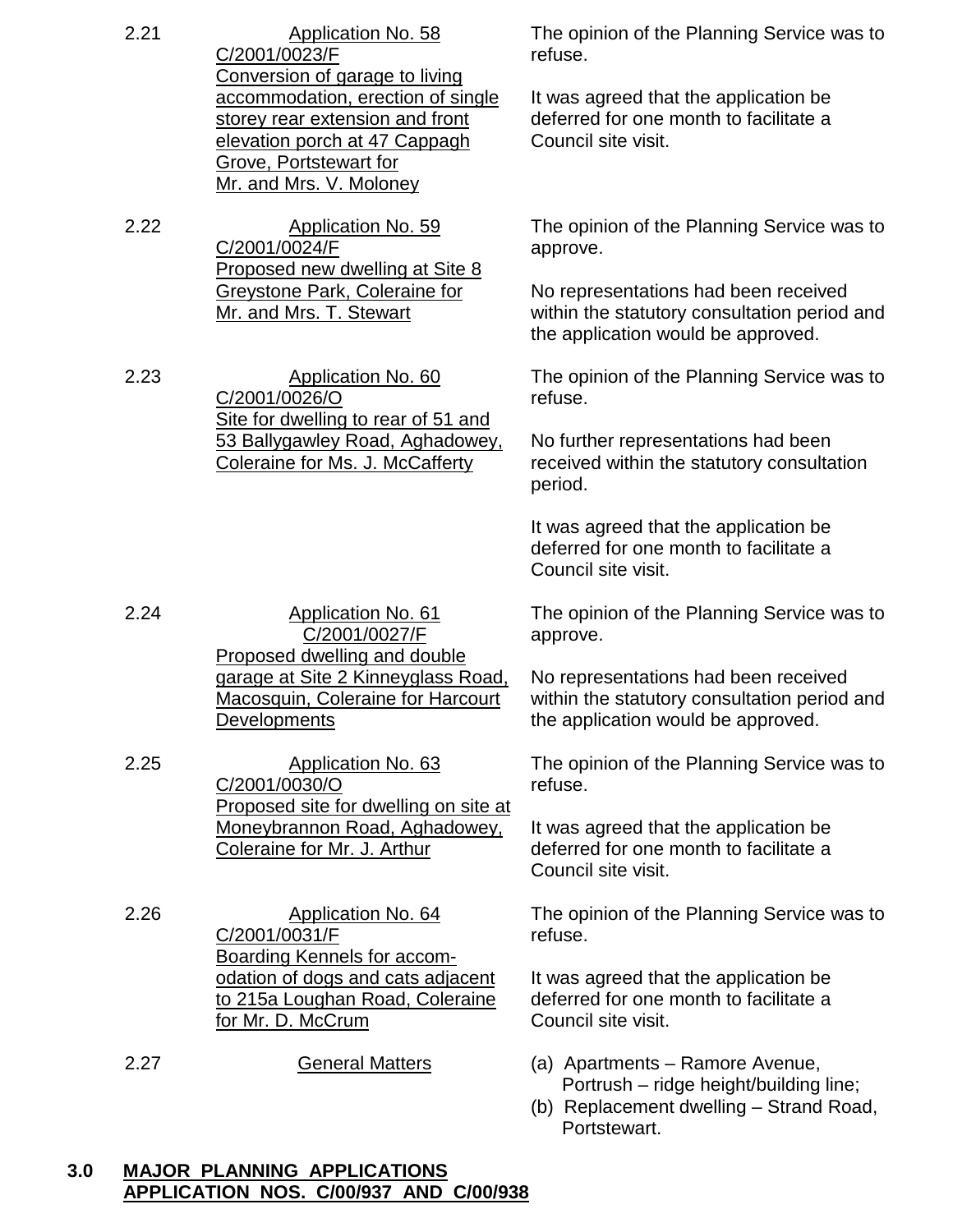**HOUSING DEVELOPMENT (ERECTION OF 111 NO. APARTMENTS AND 21 NO. TOWNHOUSES) ON LANDS AT WEST BAY, DHU VARREN, PORTRUSH BOUNDED BY PORTSTEWART ROAD, WEST STRAND ROAD, THE PROMENADE, CARRICK-DHU BUNGALOW AND THE RAILWAY EMBANKMENT FOR SEAPORT INVESTMENTS LTD.**

> Read letter from the Planning Service Headquarters advising Council that the Department had applied Article 31 of the Planning (NI) Order 1991 to the above planning applications, designating them as of major importance as it considered the developments would, if permitted:

- (i) involve a substantial departure from the development plan for the area to which it relates;
- (ii) affect the whole of a neighbourbood.

Before the applications were determined the Department would either cause a public local inquiry to be held before the Planning Appeals Commission or issue to the applicant a Notice of Opinion indicating how it considered the applications should be decided.

Council's views on the applications were sought as soon as possible.

A letter had been received from ARCUS, Architects and Project Managers, Belfast requesting permission to make a short visual presentation of the scheme to Council on behalf of the applicant.

Following discussion it was proposed by Councillor Mullan, seconded by Councillor Mathews and agreed:

That the Planning Committee meeting to be held on  $13<sup>th</sup>$ March, 2001 commence at 6.00 p.m. in order to consider these major planning applications. Both the applicant and any objectors should be invited to make a presentation to Council.

It was further proposed by Alderman Ms. Alexander and seconded by Councillor Stewart:

That Council request that the Department hold a Public Inquiry on these planning applications.

On being put to the Meeting this proposal was carried, six members voting in favour and two members voting against.

## **4.0 MEMBERS' LOUNGE**

Reference was made to the use of the Members' Lounge and the Town Clerk explained the current arrangements which had been approved by members.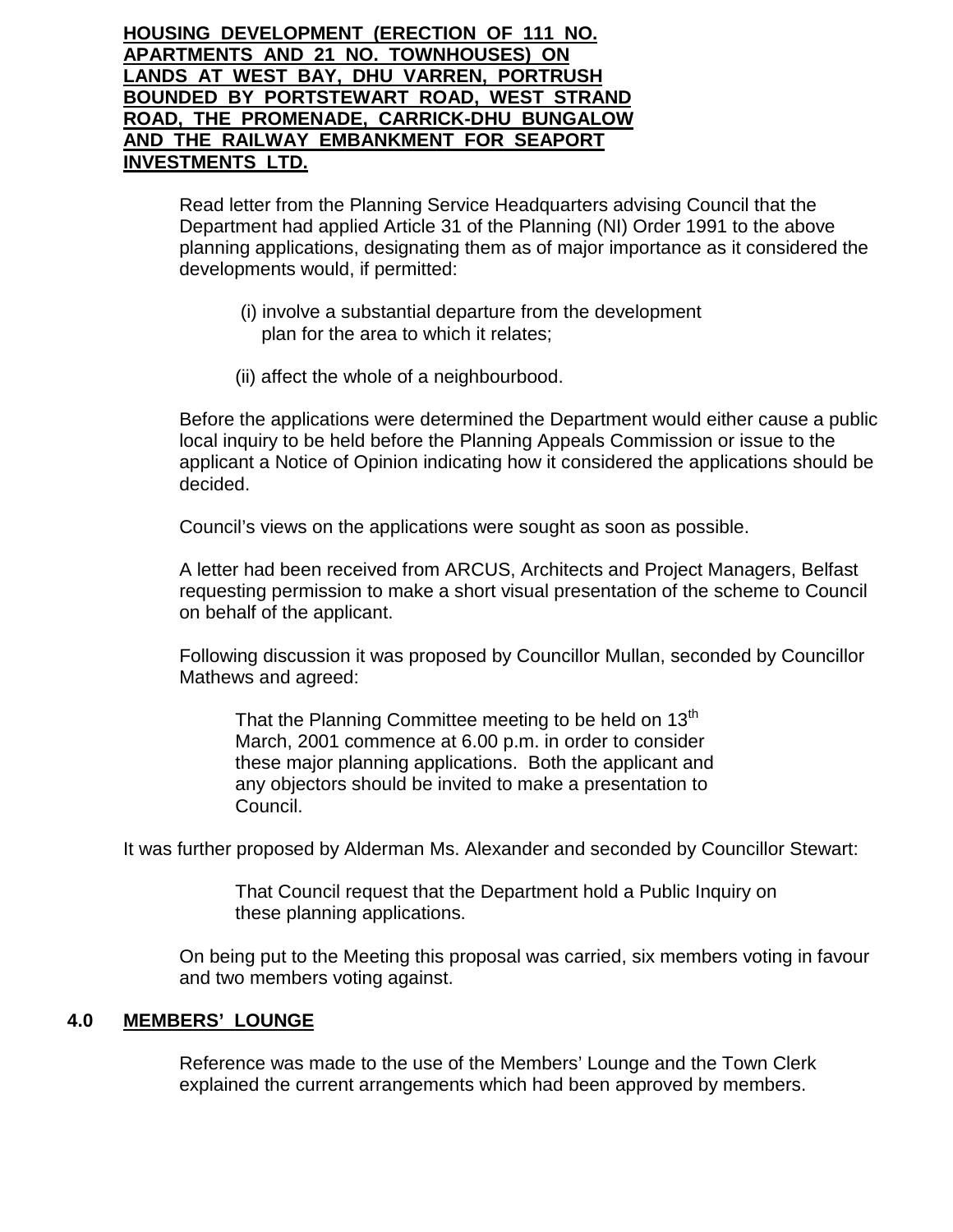## **POLICY AND DEVELOPMENT COMMITTEE**

## **20th February, 2001.**

**Present:** Councillor D. D. Barbour, in the Chair

The Mayor, Councillor E. A. Johnston (Mrs.) (Items 4.1 – 18.0)

The Deputy Mayor, Councillor B. E. Dempsey (Mrs.)

#### Aldermen

C. S. Alexander (Ms.) W. J. McClure W. H. King W. J. Watt

(Items 1.0 – 7.0)

#### **Councillors**

- R. S. Bolton D. McClarty J. M. Bradley G. L. McLaughlin O. M. Church (Mrs.) R. A. McPherson W. T. Creelman W. Mathews J. J. Dallat E. M. Mullan  $($ ltems  $1.0 - 7.0)$  E. O'Hara  $N. F. Hillis$  (Items  $1.0 - 7.0$ )
- R. D. Stewart

## **Officers in**

**Attendance:** Town Clerk and Chief Executive, Director of Corporate Services, Head of Development Services (Items 1.0 – 2.5), Community Development Officer (Items 1.0 – 2.5), Finance Officer (Items 1.0 – 2.5), Personnel Officer (Items 1.0 – 2.5) and Administrative Assistant

**Apologies:** Alderman Mrs. Armitage and Councillor Mrs. Black

## **1.0 CORPORATE SERVICES REPORT**

The Report of the Director of Corporate Services was considered (previously supplied).

Matters arising:

Broking Services 1<sup>st</sup> April, 2001:

1.1 Tender for the Provision Tenders had been received for the provision of Insurances and Associated of insurances for the three year period from

#### **Year I**

Willis Harris Marrian Ltd. £226,224.00 Marsh (UK) Ltd. £258,181.98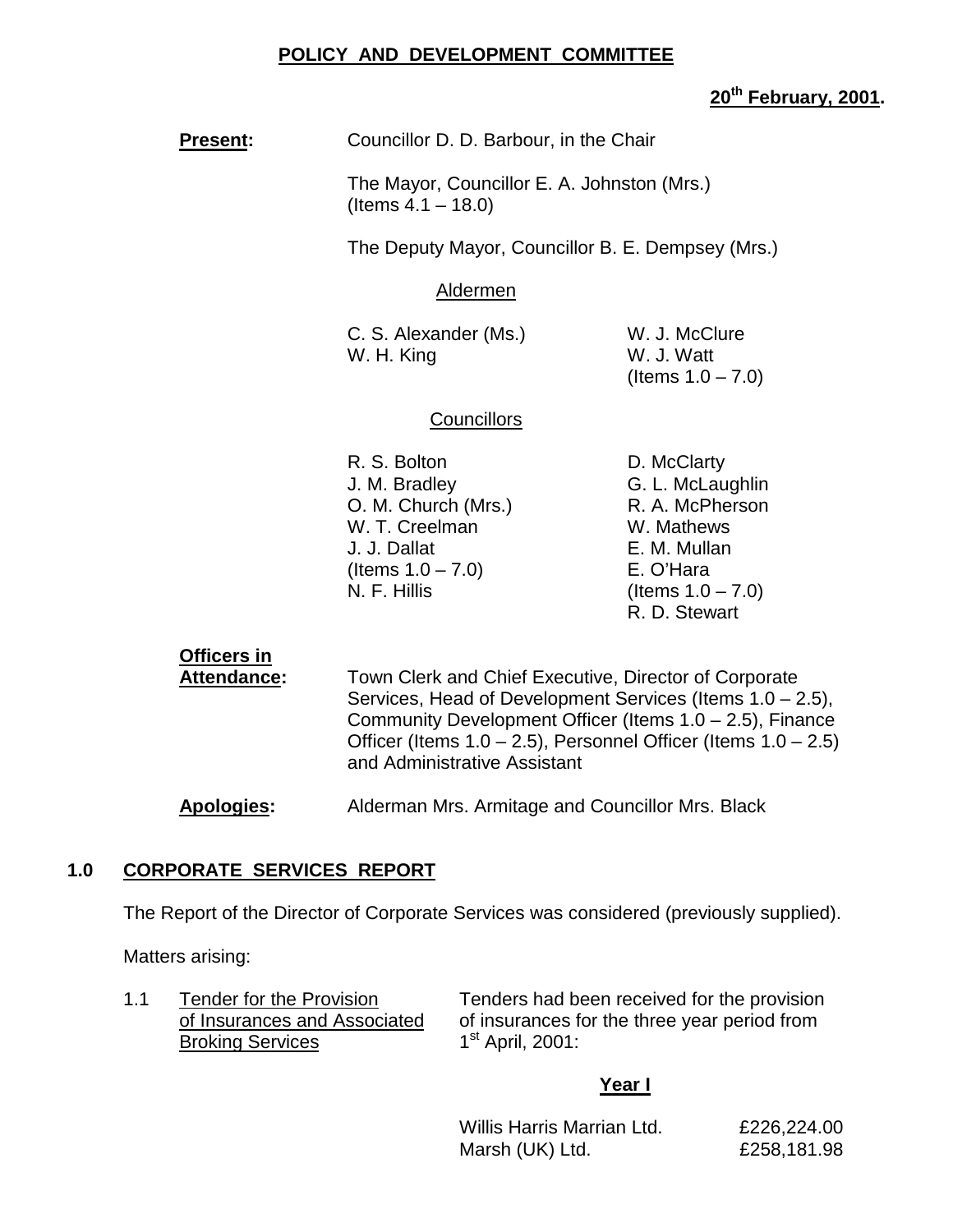Recommended:

That Council accept the lowest tender from Willis Harris Marrian Ltd. (the holding broker) at £226,224.00 for a period of one year from 1<sup>st</sup> April, 2001 subject to satisfactory annual renewal terms thereafter.

1.2 Accounts Committee noted that creditors' payments, as per lists circulated, had been issued as follows:

> Revenue A/C - £976,027.60 Capital A/C - £695,245.66

1.3 Computers – Members' Computers and fax machines would shortly be Room installed in each of the four rooms within the Members' area. Training would be provided for members.

Noted.

| 1.4 | <b>Council's Sickness</b> | A copy of Council's Sickness Absence Policy had |
|-----|---------------------------|-------------------------------------------------|
|     | Absence Policy            | been circulated to each member.                 |

## **2.0 DEVELOPMENT SERVICES REPORT**

The Report of the Head of Development Services was considered (previously supplied).

Matters arising:

| 2.1 | <b>Coleraine Town Partnership</b><br>(CTP) | The Chairman welcomed Mr. I. Donaghey<br>(Chairman), Mrs. S. Scott (Town Centre Manager)<br>and Ms. A. Dalton (Researcher) of the Coleraine Town Partnership, who were in attendance<br>to make a presentation on the progress to date of<br>the Partnership.                                                                |
|-----|--------------------------------------------|------------------------------------------------------------------------------------------------------------------------------------------------------------------------------------------------------------------------------------------------------------------------------------------------------------------------------|
|     |                                            | Mrs. Scott outlined the work of the six sub-<br>committees that comprised the Partnership viz<br>environment, access, promotion, development,<br>tourism and safety. Mrs. Scott and Mr. Donaghey<br>highlighted how the Partnership structure operated<br>and its role in addressing key issues in Coleraine<br>Town Centre. |
|     |                                            | A full discussion ensued on this topic during which<br>the Partnership representatives and the Head of<br>Development Services answered various members'<br>questions.                                                                                                                                                       |
|     |                                            | The Chairman thanked the representatives for<br>attending after which they withdrew.                                                                                                                                                                                                                                         |
| 2.2 | <b>INTERREG III - Regional</b><br>Proposal | Committee noted that the CORE region of Local<br>Authorities had begun a collective bid for                                                                                                                                                                                                                                  |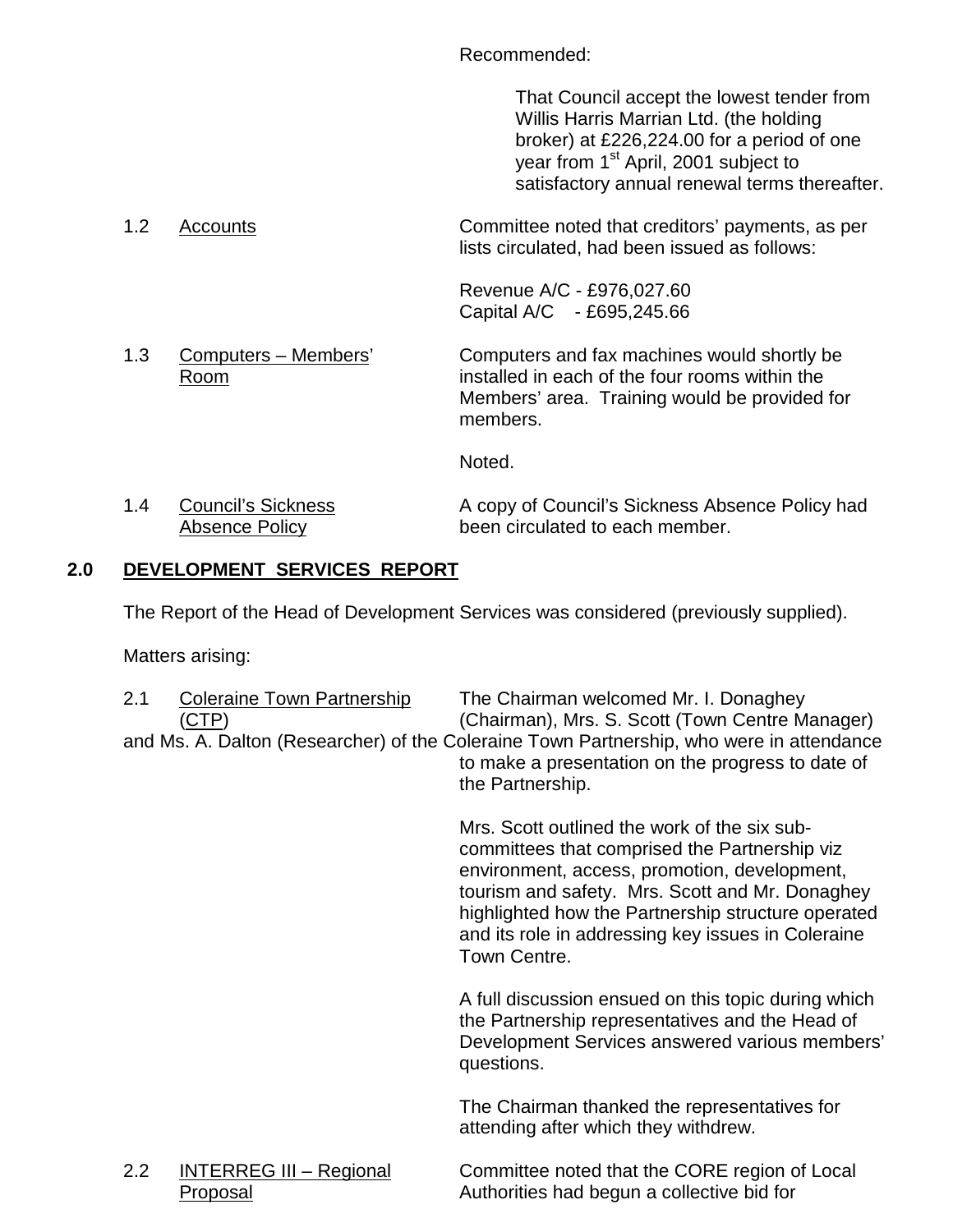INTERREG III in order to attract some of the £25 million available from this mainstream EU fund. It was envisaged that the North East bid would serve as a focal point for all organisations seeking to work with cross border partners within the region.

2.3 LiveWIRE – Request for LiveWIRE, the youth enterprise support agency, Assistance **had requested financial assistance from Council for** their youth programmes.

Recommended:

That Council contribute £1,500 to LiveWIRE for 2001.

2.4 Advice Centre Funding Alderman King and Councillor Mathews declared an interest in this matter.

Consideration was given to the Community Development Officer's review of current Advice Centre Funding, as detailed in the report. The review had been carried out in collaboration with the existing beneficiaries of the funding viz Citizens' Advice Bureau (CAB), Women's Aid and Age Concern.

> Council had allocated £55,293 towards Advice Centre Funding for 2001/2002.

Committee was recommended to endorse the proposal to enter negotiations with CAB to take a lead in the provision of such advice services under a service level agreement that would encourage greater co-ordination and partnership between CAB, Women's Aid and Age Concern.

Following a full discussion it was agreed that consideration of this topic be deferred for one month to facilitate discussions with each of the three agencies on the proposed recommendation.

The members' Community Development Sub-Group would be involved in these discussions.

A report on the outcome of the meeting would be considered at the March meeting of Committee.

2.5 For Information The Head of Development Services provided information in his report on the following:

Cloonavin Open Days.

#### **3.0 COLERAINE HARBOUR COMMISSION - REPORT ON OUTCOME OF INTERPRETATION PROCEEDINGS**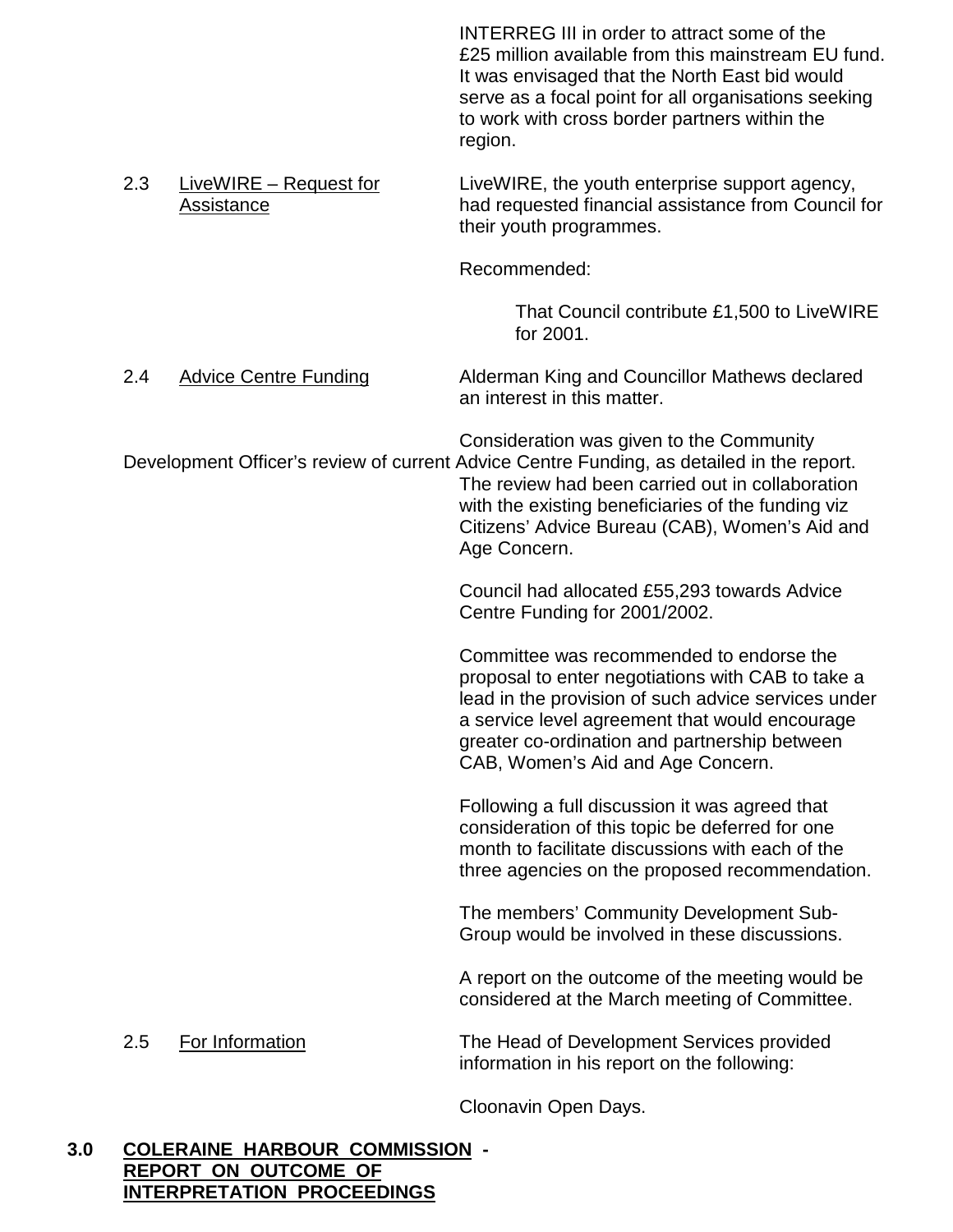The Chairman welcomed Mrs. A. Millar of Macaulay Wray, Council's Solicitors, who was in attendance to report on the outcome of the recent court case regarding interpretation proceedings in relation to the appointment of Harbour Commissioners.

Mr. Justice Girvan had found in favour of Council on all the various issues contested by Coleraine Harbour Commissioners. Both sides were to bear their own legal costs.

Council's authority to nominate up to eleven elected members to the Commission had been confirmed.

Committee welcomed the outcome of these proceedings and it was agreed that a copy of the written judgement be circulated for members' information when this becomes available.

## **4.0 LAND AND PROPERTY**

The Town Clerk and Chief Executive's report on Land and Property was considered (previously supplied).

Matters arising:

| 4.1 | Sweeney/Seaport Investments<br>Limited – Lands at West Bay, | It was proposed by the Deputy Mayor and<br>seconded by Councillor Mrs. Church: |
|-----|-------------------------------------------------------------|--------------------------------------------------------------------------------|
|     | Portrush                                                    | That this item be considered "In Committee"                                    |

On being put to the meeting, the proposal was lost by ten votes to seven.

The Town Clerk and Chief Executive referred to the background to this case which involved a disputed claim of title in respect of a small portion of land at West Bay, Portrush.

> Mrs. A. Millar, Macaulay Wray, was in attendance and elaborated on the complex title issues involved.

A full discussion ensued on this topic during which Mrs. Millar and the Town Clerk and Chief Executive answered various members' questions.

It was agreed that Mrs. Millar request the solicitors acting for Seaport Investments Ltd. to provide sight of their title to the disputed small portion of land to facilitate an assessment of how the matter could be best resolved.

The Chairman thanked Mrs. Millar for attending after which she withdrew.

4.2 Boathouse – Portstewart The Valuation and Lands Agency had assessed Harbour **EXEC 2018** a rent of £650 per annum plus rates for Portstewart Sub-Aqua Club's continued use of the boathouse/compressor room at Portstewart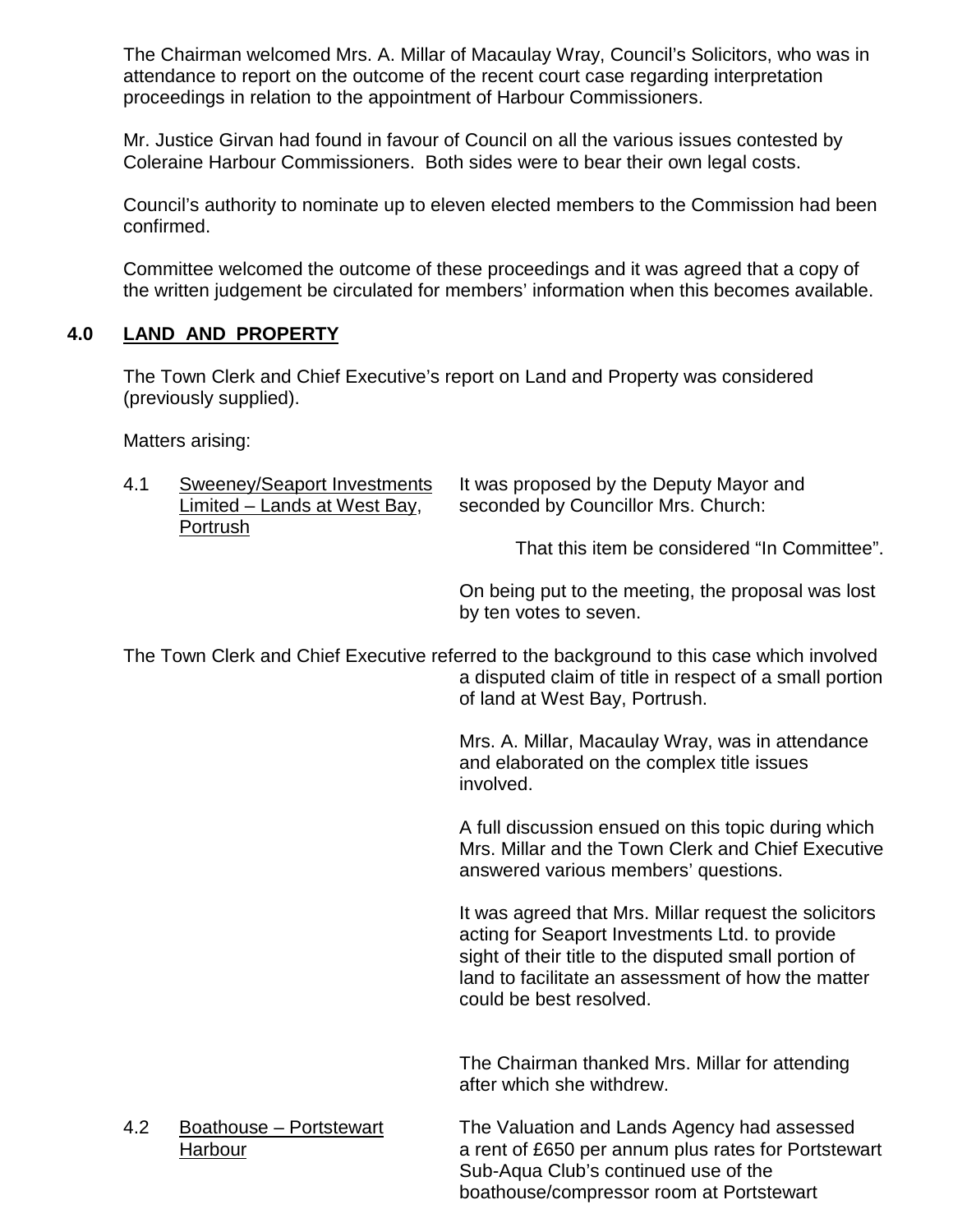Harbour for the five year period from  $1<sup>st</sup>$  April, 2001.

Council is recommended to agree.

4.3 Shop at Juniper Hill The Valuation and Lands Agency had advised that Caravan Park, Portstewart agreement had been reached with the tenant, Mr. D. Platt, for a further lease of the shop at Juniper Hill Caravan Park, Portstewart for the three year period from 1<sup>st</sup> April, 2001 at the current rent of £1,300 per annum.

Council is recommended to agree.

## **5.0 CONSULTATION PAPER - "BUILDING THE WAY FORWARD IN PRIMARY CARE"**

Consideration was given to the consultation paper "Building the Way Forward in Primary Care" issued by the Department of Health, Social Services and Public Safety (previously supplied).

It was agreed to defer consideration of this topic to the March meeting of Committee.

## **6.0 2001 SOMME ASSOCIATION PILGRIMAGE - 29TH JUNE - 3RD JULY, 2001**

Read letter from The Somme Association Ltd. inviting Council to be represented on the 2001 Somme Pilgrimage –  $29^{th}$  June –  $3^{rd}$  July to commemorate the  $85^{th}$  Anniversary of the Battle of the Somme.

Following discussion it was recommended that Alderman Watt, Councillors Mrs. Johnston, McLaughlin and McPherson attend the pilgrimage.

## **7.0 SEARCH AND RESCUE HELICOPTER**

## **FACILITIES FOR NORTHERN IRELAND - PROPOSED CHANGES FROM 2002**

The Town Clerk and Chief Executive updated Committee on proposed changes to search and rescue helicopter facilities for Northern Ireland as a result of the proposed withdrawal of the current Wessex helicopters based at RAF Aldergrove from 31<sup>st</sup> March, 2002.

An assurance had been received from the Maritime and Coastguard Agency that there would be no diminution of search and rescue capacity as a result, with cover being provided from Scotland and Wales. MRS Coastguard N.I. had been requested to formally comment on the proposed changes.

A further report would be provided for Committee once a reply was received.

Noted.

## **8.0 ANNUAL TENDERS**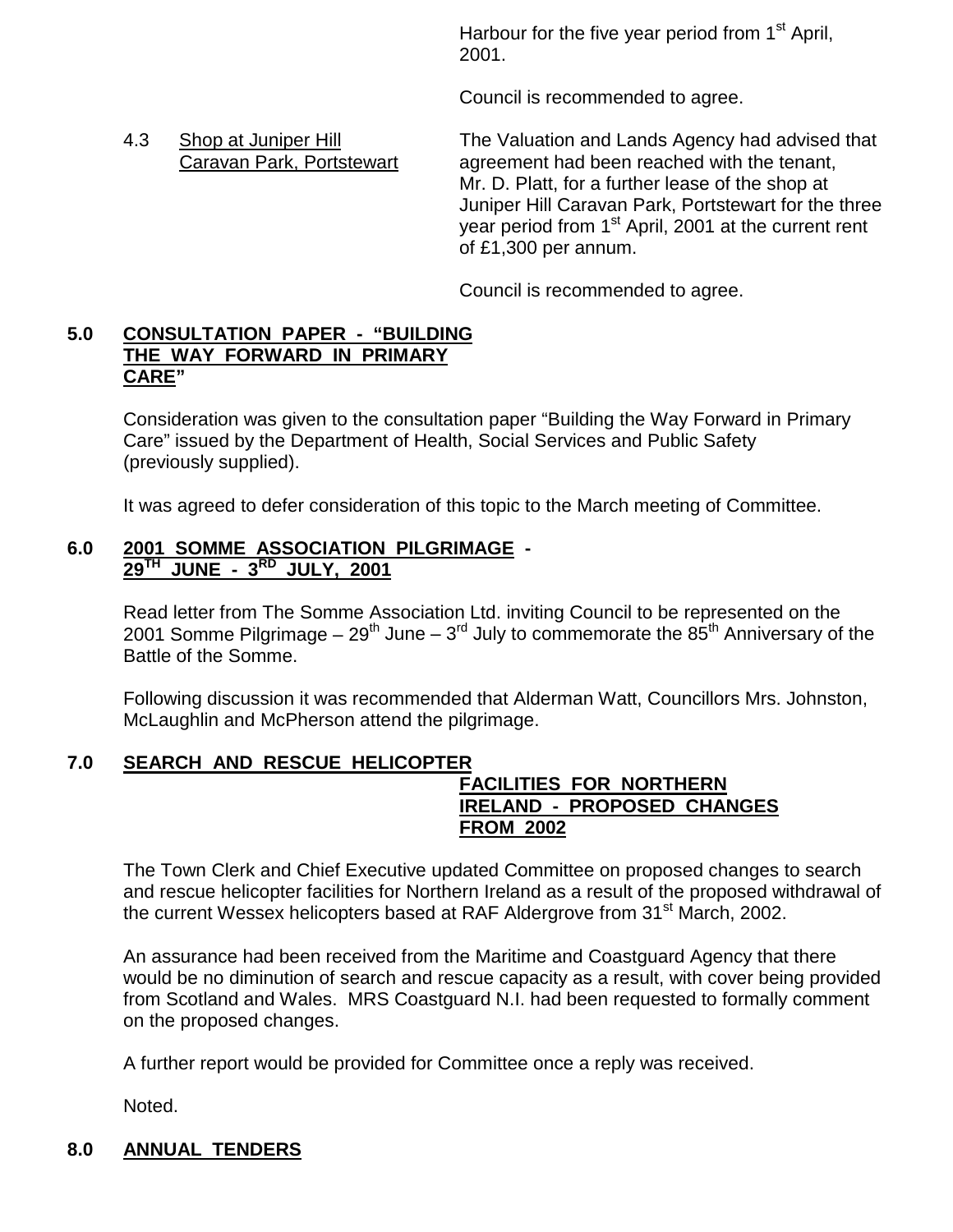Committee noted that a report on Annual Tenders would be considered at the Council meeting on 27<sup>th</sup> February, 2001.

## **9.0 PORTRUSH TRAFFIC SCHEME**

Consideration was given to a letter (previously supplied) from the Acting Divisional Roads Manager in response to Council's letter supporting the re-opening of the access from Metropole roundabout to Eglinton Street, Portrush for a twelve month trial period.

Roads Service were prepared to put in place an experimental traffic scheme where, under Road Traffic Regulations, it would be possible to introduce two experimental periods of six months.

It was unlikely that the experimental scheme could be introduced before July 2001 although this timetable would be considerably extended if there were significant objections.

Noted.

## **10.0 GLENKEEN ROAD, AGHADOWEY**

Read letter from the Divisional Roads Manager in response to Council's letter regarding the condition of the carriageway at Glenkeen Road, Aghadowey.

Roads Service shared Council's concern about the condition of Glenkeen Road and the delays in completing the Water Service contract. Roads Service planned to carry out a resurfacing contract once Water Service vacated the site.

Noted.

#### **11.0 DUNBOE/CASTLEROCK BRANCH THE ROYAL BRITISH LEGION**

Reported that Dunboe/Castlerock Branch of The Royal British Legion had expressed an interest in erecting a War Memorial in Castlerock.

It was agreed that Council should co-operate with the Branch in its efforts and that the officers have discussions with the Branch with a view to agreeing a site for the War Memorial.

## **12.0 N.I. HOUSING EXECUTIVE - PRIVATE SECTOR GRANTS AWARENESS SEMINAR**

Reported that Council had been invited by the Housing Executive to nominate three members to attend a Private Sector Grants Awareness Seminar to be held on Wednesday, 7<sup>th</sup> March, 2001 at the Adair Arms Hotel, Ballymena.

Recommended:

That Councillors Mrs. Church, McPherson and Stewart attend the Seminar.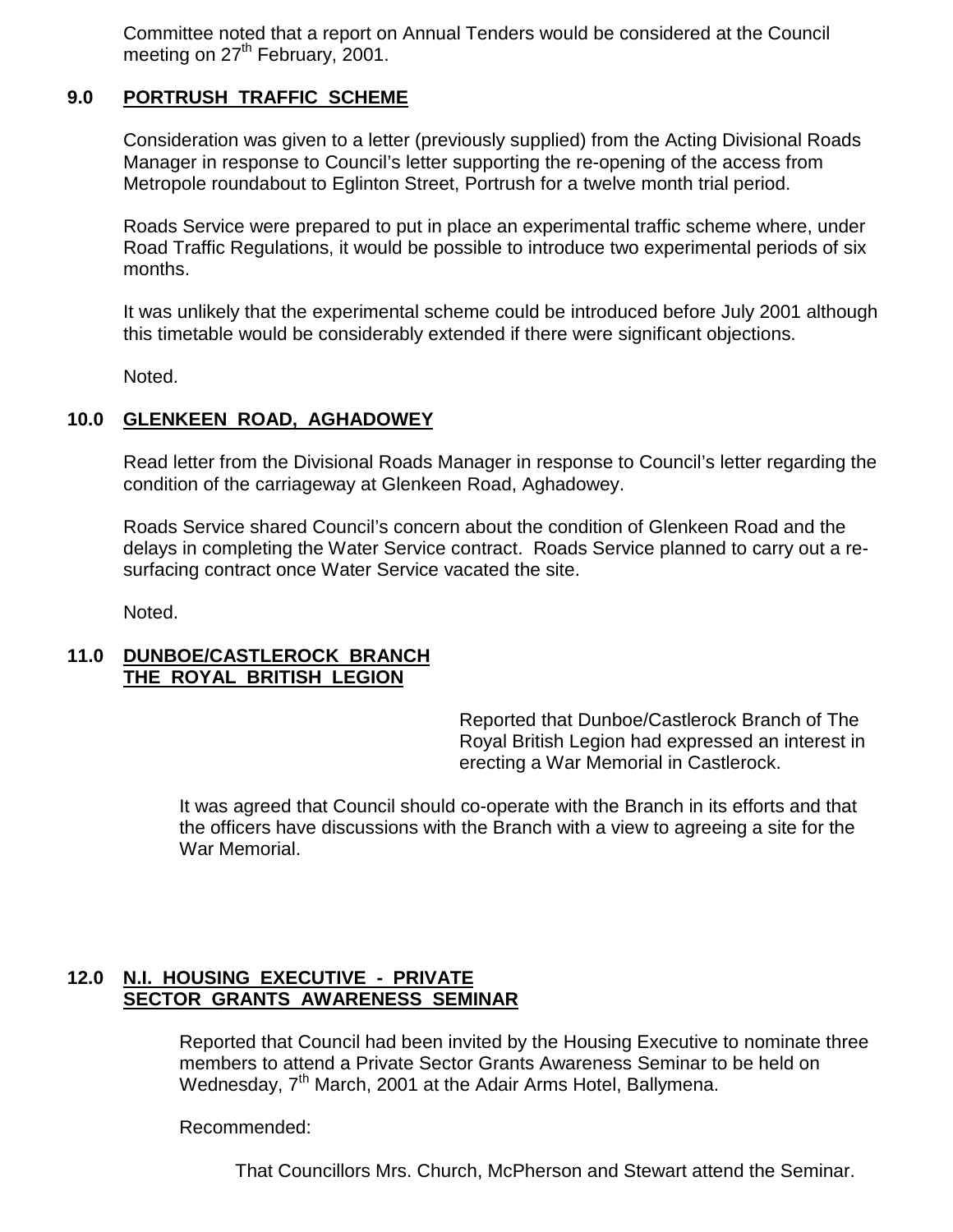## **13.0 MEETING WITH MINISTER FOR THE ENVIRONMENT - 24TH JANUARY, 2001**

The Town Clerk and Chief Executive reported on the meeting with the Minister for the Environment, Mr. S. Foster, on  $24<sup>th</sup>$  January, 2001 attended by the Mayor, Deputy Mayor and himself.

Representatives from Cookstown, Limavady and Magherafelt Councils had also attended.

General issues regarding public service review, waste management, planning, best value, general grant/penny rate products had been discussed.

Noted.

## **14.0 WILLIAM JOHNSTON MEMORIAL TRUST - EMPLOYEE OF THE YEAR AWARDS**

The Town Clerk and Chief Executive reported that Gillian Hoare (Sports Development Officer) and Tony McGonigle (Community Development Officer) had received Certificates of Commendation at the 2001 Employee of the Year Awards. Council's Sport and Leisure Together Scheme had also been awarded a Certificate of Commendation.

Committee congratulated the two officers on their success.

#### **15.0 OFFICIAL OPENING - CIVIC HEADQUARTERS**

The Town Clerk and Chief Executive reported that the official opening of the civic headquarters had been arranged for 2.30 p.m. on Friday, 9<sup>th</sup> March, 2001.

Noted.

## **16.0 CIVIC HEADQUARTERS - MINUTES OF STEERING GROUP MEETING - 17TH JANUARY, 2001**

Consideration was given to the minutes of the Steering Group Meeting of  $17<sup>th</sup>$  January, 2001 (previously supplied).

Matters arising:

16.1 Skateboarding It was agreed that the question of facilities for skateboarding be considered at a future meeting of Leisure and Environment Committee.

## **17.0 DOMESTIC RATES LEAGUE TABLE - FINANCIAL YEAR 2001/2002**